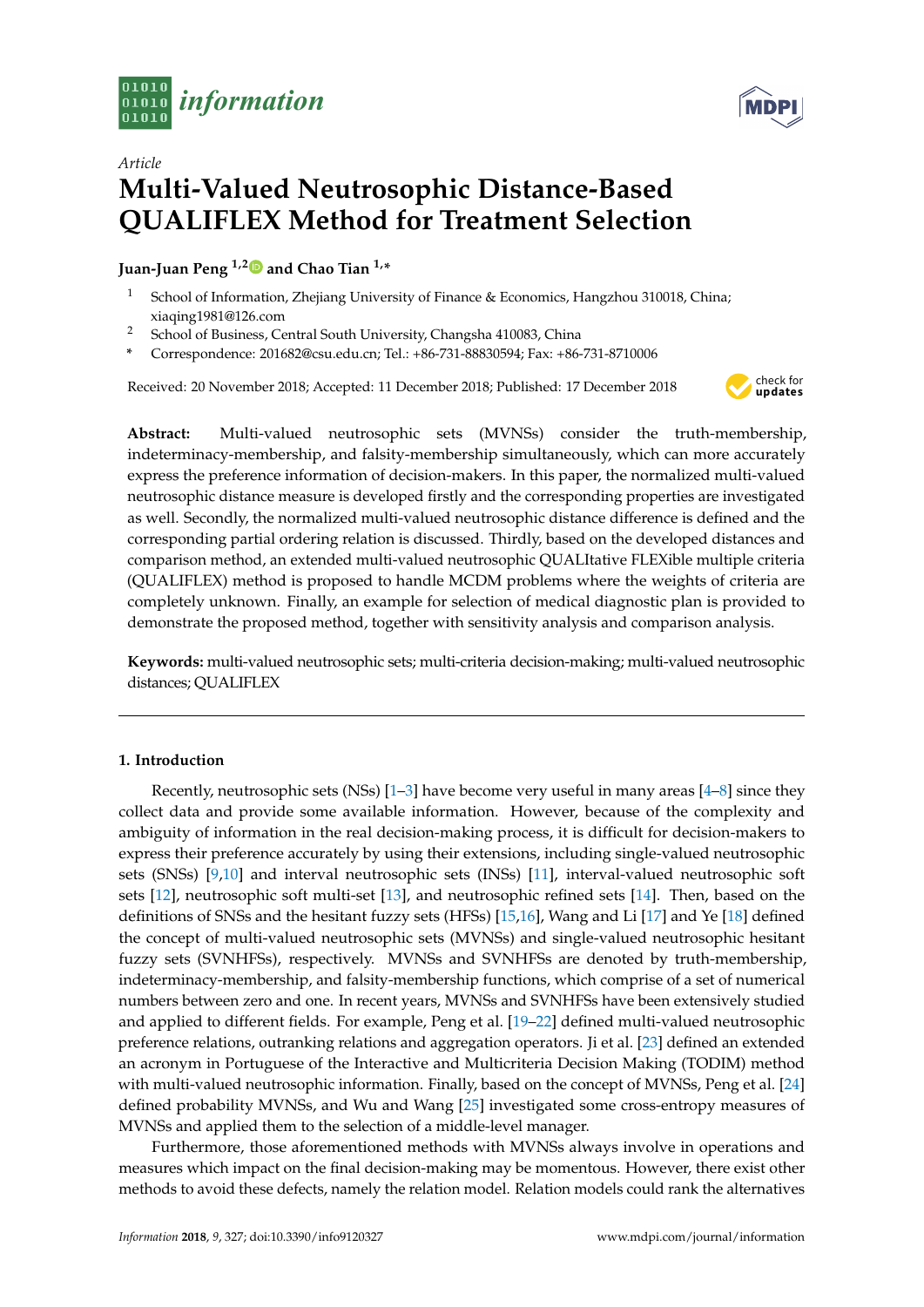in terms of priority among the criteria by using outranking relations or priority functions, such as Elimination Et Choix Traduisant la REalité (ELECTRE) [\[26,](#page-13-16)[27\]](#page-13-17) and QUALItative FLEXible multiple criteria method (QUALIFLEX) [\[28](#page-13-18)[–30\]](#page-13-19).

The QUALIFLEX method, which was introduced by Paelinck [\[28–](#page-13-18)[30\]](#page-13-19), is an effective outranking method to handle multi-criteria decision-making (MCDM) problems by arranging a set of preference rankings [\[31,](#page-13-20)[32\]](#page-13-21). Moreover, QUALIFLEX method assumes that all possible permutations of the alternatives are determined. Then the best permutation can be identified by maximizing the concordance/discordance index value based on the pair-wise comparisons of alternatives under each criterion [\[33,](#page-14-0)[34\]](#page-14-1). The principal advantage of QUALIFLEX method is that it can effectively handle decision-making problems where the criteria numbers are more than the alternative numbers obviously. Recently, several extended QUALIFLEX methods have been developed [\[35](#page-14-2)[–39\]](#page-14-3). Moreover, Ji et al. [\[40\]](#page-14-4) defined a triangular neutrosophic QUALIFLEX-TODIM method for treatment selection. Li and Wang [\[41\]](#page-14-5) developed a probability hesitant fuzzy QUALIFLEX method to select green suppliers.

Based on the aforementioned studies, some attempts have been made to define outranking relations, preference, aggregation operators, and cross-entropy measures of MVNSs. According to the existing distances between MVNSs, the TODIM method proposed by Wang and Li [\[17\]](#page-13-9) and Ji et al. [\[40\]](#page-14-4) forms part of the multi-valued neutrosophic distance, which is a simple extension based on the Hamming distance. Moreover, if the distance of SNSs and HFSs were extended to MVNSs, then this should satisfy the conditions that two MVNSs should be of equal length, i.e., the lengths of the three memberships should be equal and ranked in ascending order; otherwise it needs to add the same element to the shorter one. Thus, in order to address this shortcoming, the main goals of this paper are: (1) provide the improved distance measure of MVNSs and the corresponding distance difference; and (2) extend the QUALIFLEX method to a multi-valued neutrosophic environment based on the proposed distance difference.

The paper is constructed as follows: In Section [2,](#page-1-0) some definitions and operations of MVNSs are introduced. Then the normalized multi-valued neutrosophic distance measure and corresponding difference distance as well as comparison method are developed in Section [3.](#page-2-0) The multi-valued distance-based QUALIFLEX method with incomplete weight information is constructed in Section [4.](#page-6-0) In Section [5,](#page-8-0) the selection of a medical diagnostic plan is presented to demonstrate the proposed approach. Finally, we summarize the paper with further discussion in Section [6.](#page-12-3)

# <span id="page-1-0"></span>**2. MVNSs**

Some definitions and operations of MVNSs are reviewed in this section, which will be utilized in later analysis.

**Definition 1.** [\[17](#page-13-9)[,18\]](#page-13-10) *A MVNS* M *in a space of points (objects) X can be expressed as*  $M = \{ \langle x, T(x), I(x), F(x) \rangle | x \in X \}.$   $T(x), I(x),$  and  $F(x)$  are denoted by HFSs respectively, i.e., three *sets of numerical number in [0,1], denoting the truth-membership degree, indeterminacy-membership function and falsity-membership degree respectively, and satisfying*  $0\,\leq\,\gamma$ *,*  $\eta$ *,*  $\xi\,\leq\,1$ *,*  $0\,\leq\,\gamma^+ + \eta^+ + \xi^+ \,\leq\, 3$ *,* where  $\gamma \in \dot{T}(x)$ ,  $\eta \in I(x)$ ,  $\xi \in F(x)$ ,  $\gamma^+ = \sup \dot{T}(x)$ ,  $\eta^+ = \sup I(x)$  and  $\xi^+ = \sup F(x)$ .

*If there exists only one element in* X*, then* M *is called a multi-valued neutrosophic number (MVNN),* denoted by  $M = \langle T(x), I(x), F(x) \rangle$ . For convenience, a MVNN can be denoted by  $M = \langle T, I, F \rangle$ .

**Definition 2.** [\[19\]](#page-13-11) *Let* M ∈ *MVNSs, the complement of* M *can be defined as*  $M^{C} = \left\{ \left\langle x, \overline{T}^{C}(x), \overline{T}^{C}(x), \overline{F}^{C}(x) \right\rangle | x \in X \right\}.$  Here  $\overline{T}^{C}(x) = \bigcup_{\xi \in \overline{F}(x)} \left\{ \xi(x) \right\}, \overline{T}^{C}(x) = \bigcup_{\eta \in \overline{I}(x)} \left\{ 1 - \eta(x) \right\}$ *and*  $\overline{F}^C(x) = \cup_{\gamma \in \overline{T}(x)} \{\gamma(x)\}$  *for all*  $x \in X$ .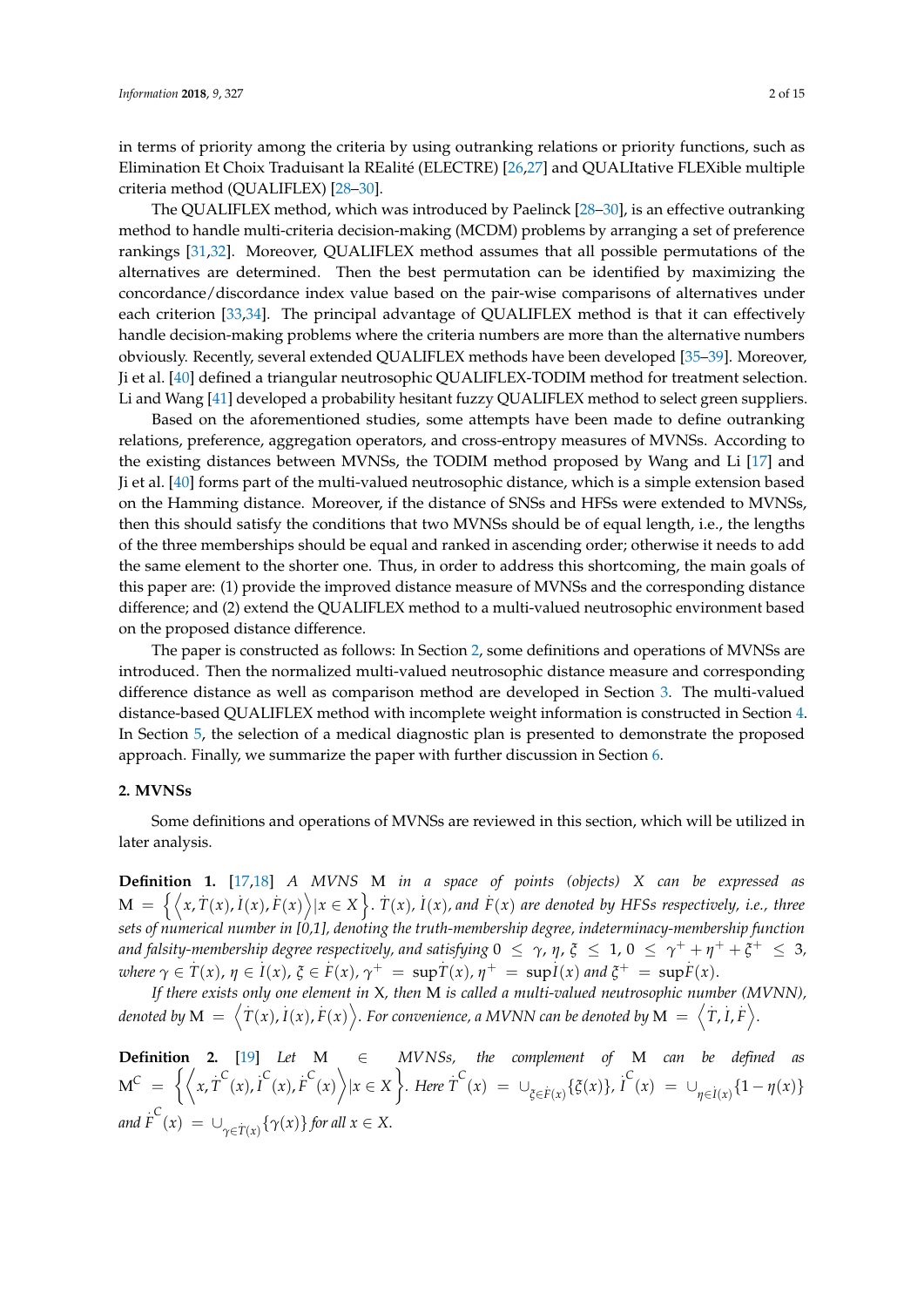**Definition 3.** Let  $M_1 = \left\{ \left\langle x, T_1(x), I_1(x), F_1(x) \right\rangle \middle| x \in X \right\}$  and  $M_2 = \left\{ \left\langle x, T_2(x), I_2(x), F_2(x) \right\rangle \middle| x \in X \right\}$  be two MVNSs. Then we have  $M_1 \subseteq M_2$  if  $\gamma_1(x) \leq \gamma_2(x)$ ,  $\eta_1(x) \geq \eta_2(x)$  and  $\xi_1(x) \geq \xi_2(x)$  for any  $x \in X$ . Here  $\gamma_i(x) \in T_i(x)$ ,  $\eta_i(x) \in I_i(x)$  and  $\xi_i(x) \in F_i(x)$ (*i* = 1, 2).

**Definition 4.** [\[19\]](#page-13-11) Let  $M_1 = \left\{ \left\langle x, T_1(x), I_1(x), F_1(x) \right\rangle | x \in X \right\}$  and  $M_2 = \left\{ \left\langle x, T_2(x), I_2(x), F_2(x) \right\rangle | x \in X \right\}$ *be two MVNSs. Also let*  $\forall x \in X$ , all values in  $T_i(x)$ ,  $T_i(x)$  and  $F_i(x)$  ( $i = 1, 2$ ) be ranked in ascending order. *γ σ*(·)  $\sigma^{(\cdot)}_i(x)$ ,  $\eta_i^{\sigma(\cdot)}$  $\int_i^{\sigma(\cdot)} (x)$  and  $\zeta_i^{\sigma(\cdot)}$  $\int_{i}^{\sigma(\cdot)} (x)$  are the (·)-th value in  $T_i(x)$ ,  $I_i(x)$  and  $F_i(x)$ ( $i = 1, 2$ ) respectively. Then we have:

 $\mathrm{M}_1 \, \leq \, \mathrm{M}_2 \, \textit{if} \; \gamma_1^{\sigma(j)}$  $\gamma_1^{\sigma(j)}(x) \leq \gamma_2^{\sigma(j)}$  $\frac{\sigma(l_{\tau_1})}{2}(x)$  and  $\gamma_1^{(l_{\tau_1})}$  $\frac{\sigma(l_{\tau_1})}{1}(x) \leq \frac{\sigma(l_{\tau_2})}{\gamma_2}$  $\int_{2}^{U(t_{\hat{T}_2})}(x)\Big(j = 1, 2, \ldots, l_{\hat{T}(x)}; l_{\hat{T}(x)} = \min\Big(l_{\hat{T}_1(x)'}l_{\hat{T}_2(x)}\Big)\Big),$  $\eta_1^{\sigma(k)}$  $\eta_1^{\sigma(k)}(x) \geq \eta_2^{\sigma(k)}$  $\int_{2}^{\sigma(k)} (x)$  and  $\int_{1}^{\sigma(l_{i_1})}$  $\frac{\sigma(l_{i_1})}{1}(x) \geq \eta_2^{\sigma(l_{i_2})}$  $\mathcal{L}^{(l_1,j_2)}_2(x)$   $\left(k = 1, 2, ..., l_{\hat{I}(x)}, l_{\hat{I}(x)} = \min(l_{\hat{I}(x)}, l_{\hat{I}(x)})\right), \, \mathcal{E}^{\sigma(m)}_1$  $\zeta_1^{\sigma(m)}(x) \geq \zeta_2^{\sigma(m)}$  $\binom{v(m)}{2}(x)$ *and ξ*  $\sigma(l_{\tilde{F}_1})$  $\int_{1}^{\sigma(l_{\dot{F}_1})}(x) \geq \xi_2^{\sigma(l_{\dot{F}_2})}$  $\int_{2}^{\nu_{(l_{\hat{F}_2})}}(x)\Big(m = 1, 2, \ldots, l_{\hat{F}(x)}, l_{\hat{F}(x)} = \min(l_{\hat{F}(x)}, l_{\hat{F}(x)})\Big).$ Where  $l_{\dot{T}(x)}$ ,  $l_{\dot{T}(x)}$  and  $l_{\dot{F}(x)}$  are the number of elements in  $\dot{T}_i(x)$ ,  $\dot{I}_i(x)$  and  $\dot{F}_i(x)$  $(i = 1, 2)$  respectively.

**Example 1.** *Let*  $M_1 = \{x, \{\{0.1, 0.3\}, \{0.3\}, \{0.2\}\}\}$  *and*  $M_2 = \{x, \{\{0.2, 0.6\}, \{0.1, 0.2\}, \{0.1\}\}\}\$ *be two MVNSs. According to the proposed comparison method in Definition 3, we have*  $l_{\dot{T}} = \min_{T_1} \left( l_{\dot{T}_1} l_{\dot{T}_2} \right)$  $\Big)$  = 2,  $\gamma_1^{\sigma(1)}$   $\leq \ \gamma_2^{\sigma(1)}$  $\gamma_2^{\sigma(1)}$  and  $\gamma_1^{\sigma(2)} \leq \gamma_2^{\sigma(2)}$  $\left( \frac{\sigma(2)}{I_1}, l_{\tilde{I}_1} \right) = 1, \eta_1^{\sigma(1)} \geq \eta_2^{\sigma(1)}$ 2 and  $\eta_1^{\sigma(1)} \geq \eta_2^{\sigma(2)}$  $\int_{2}^{\sigma(2)}$ ,  $l_{\dot{F}} = \min \left( l_{\dot{F}_1}, l_{\dot{F}_2} \right)$  $= 1$  *and*  $\zeta_1^{\sigma(1)} \geq \zeta_2^{\sigma(1)}$  $2^{O(1)}$ . Therefore, we have  $M_1 \leq M_2$ .

# <span id="page-2-0"></span>**3. Multi-Valued Neutrosophic Distance Measures**

Based on the intuitionistic fuzzy H-max distance defined in Ngan et al. [\[42\]](#page-14-6), the normalized multi-valued neutrosophic distance is proposed. Then the multi-valued neutrosophic distance difference is defined in this section.

# *3.1. The Normalized Multi-Valued Neutrosophic Distance*

**Definition 5.** Let  $M_1$ ,  $M_2$  and  $M_3$  be three MVNSs on the universe  $X = \{x_1, x_2, \ldots, x_n\}$ . *A mapping*  $D: MVNS(x) \times MVNS(x) \rightarrow R$  *is a normalized distance measure of MVNSs iff it satisfies the following axioms:*

*H1.*  $0 \leq D(M_1, M_2) \leq 1$ ; *H2.*  $D(M_1, M_2) = D(M_2, M_1)$ ; *H3.*  $D(M_1, M_2) = 0$  *iff*  $M_1 = M_2$ ; *H4.* If  $M_1 \leq M_2 \leq M_3$ , then  $D(M_1, M_3) \geq D(M_1, M_2)$  and  $D(M_1, M_3) \geq D(M_2, M_3)$ .

**Definition 6.** Let  $M_1$  and  $M_2$  be two MVNSs on the universe  $X = \{x_1, x_2, \ldots, x_n\}$ . The normalized *multi-valued neutrosophic measure of*  $M_1$  *and*  $M_2$  *can be defined as:* 

$$
D_{Gm}(M_{1}, M_{2}) = \left(\frac{1}{5n} \sum_{i=1}^{n} \left(\Delta \gamma_{i,12}^{\lambda} + \Delta \eta_{i,12}^{\lambda} + \Delta \xi_{i,12}^{\lambda} + \Delta_{12}^{\lambda} (\gamma_{i}, \eta_{i}) + \Delta_{12}^{\lambda} (\gamma_{i}, \xi_{i})\right)\right)^{1/\lambda} (\lambda \ge 1).
$$
\nwhere  $\Delta \gamma_{i,12} = \max_{\begin{aligned}\n\gamma_{1}(x_{i}) \in \dot{T}_{1}(x_{i}) \\
\gamma_{2}(x_{i}) \in \dot{T}_{2}(x_{i})\n\end{aligned}} |\gamma_{1}(x_{i}) - \gamma_{2}(x_{i})| (i = 1, 2, ..., n);$ 

\n
$$
\Delta \eta_{i,12} = \max_{\begin{aligned}\n\eta_{1}(x_{i}) \in \dot{T}_{1}(x_{i}) \\
\eta_{2}(x_{i}) \in \dot{T}_{2}(x_{i})\n\end{aligned}} |\eta_{1}(x_{i}) - \eta_{2}(x_{i})| (i = 1, 2, ..., n);
$$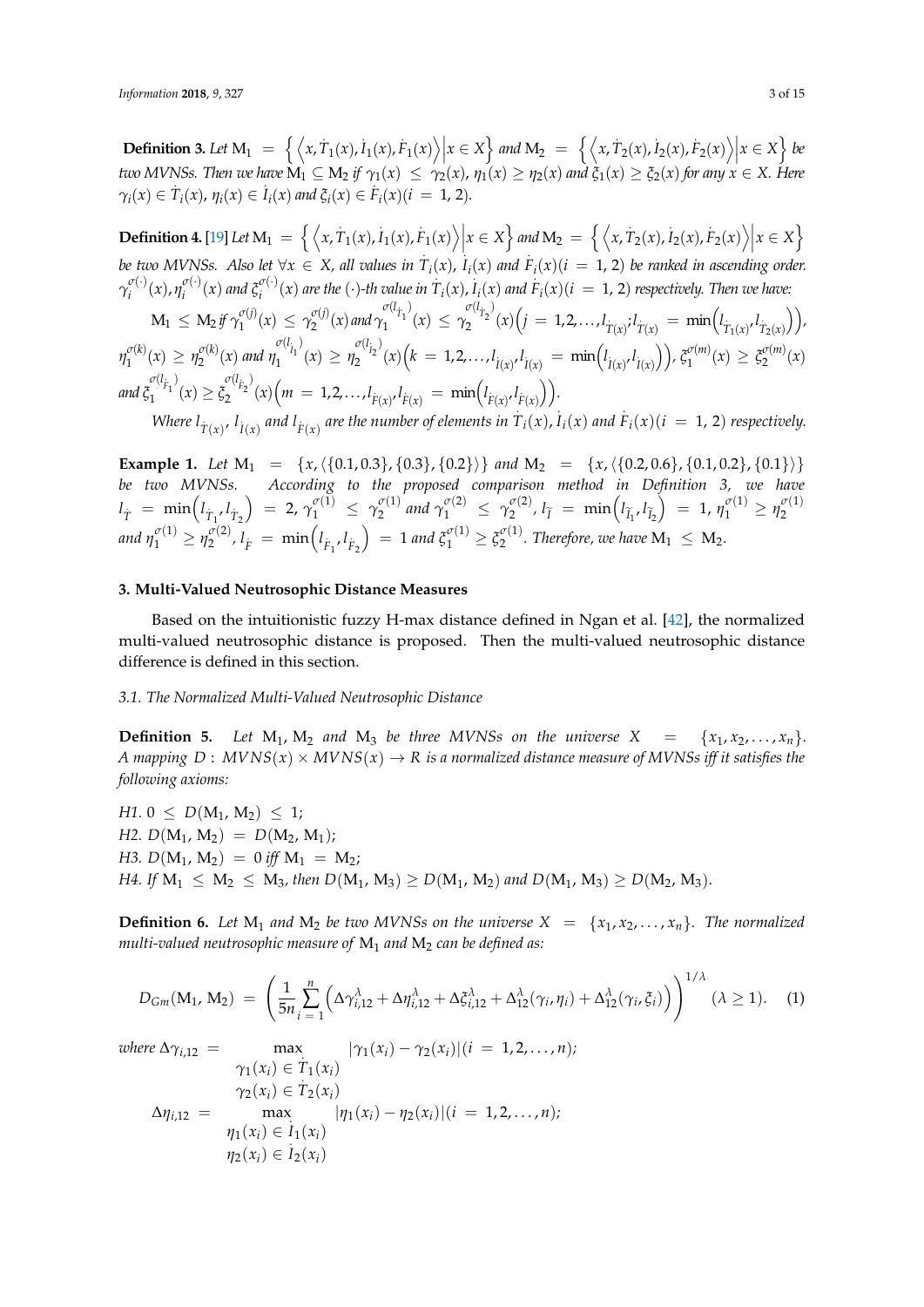$$
\Delta \xi_{i,12} = \max_{\xi_1(x_i) \in F_1(x_i)} |\xi_1(x_i) - \xi_2(x_i)| (i = 1, 2, ..., n);
$$
\n
$$
\xi_1(x_i) \in F_1(x_i)
$$
\n
$$
\Delta_{12}(\gamma_i, \eta_i) = \begin{vmatrix}\n\max_{\gamma_1(x_i) \in T_1(x_i)} \{\gamma_1(x_i), \eta_2(x_i)\} - \max_{\gamma_2(x_i) \in T_2(x_i)} \{\gamma_2(x_i), \eta_1(x_i)\} \big| (i = 1, 2, ..., n); \\
\max_{\eta_2(x_i) \in I_2(x_i)} \eta_1(x_i) \in I_1(x_i)
$$
\n
$$
\Delta_{12}(\gamma_i, \xi_i) = \begin{vmatrix}\n\max_{\gamma_{j_1}(x_i) \in T_1(x_i)} \{\gamma_{j_1}(x_i), \xi_{j_1}(x_i)\} - \max_{\gamma_2(x_i) \in T_2(x_i)} \{\gamma_2(x_i), \xi_1(x_i)\} \big| (i = 1, 2, ..., n). \\
\frac{\gamma_{j_1}(x_i) \in T_1(x_i)}{\xi_{j_1}(x_i) \in F_2(x_i)} \in I_1(x_i) & \frac{\gamma_2(x_i) \in T_2(x_i)}{\xi_1(x_i) \in F_1(x_i)}\n\end{vmatrix}
$$

*(1)* In particular, if  $\lambda = 1$ , then the normalized multi-valued neutrosophic measure reduces to a normalized *multi-valued neutrosophic Hausdorff measure, i.e.:*

$$
D_{Gm}(\mathbf{M}_1, \mathbf{M}_2) = \frac{1}{5n} \sum_{i=1}^n (\Delta \gamma_{i,12} + \Delta \eta_{i,12} + \Delta \xi_{i,12} + \Delta_{12}(\gamma_i, \eta_i) + \Delta_{12}(\gamma_i, \xi_i)).
$$
 (2)

*(2) If λ* = 2*, then the normalized multi-valued neutrosophic measure reduces to a normalized multi-valued neutrosophic Euclidean measure, i.e.:*

$$
D_{Gm}(\mathbf{M}_1, \mathbf{M}_2) = \left(\frac{1}{5n} \sum_{i=1}^n \left(\Delta \gamma_{i,12}^2 + \Delta \eta_{i,12}^2 + \Delta \xi_{i,12}^2 + \Delta_{12}^2 (\gamma_i, \eta_i) + \Delta_{12}^2 (\gamma_i, \xi_i)\right)\right)^{1/2}.
$$
 (3)

**Theorem 1.** *The normalized multi-valued neutrosophic measure defined in Definition 6 is a normalized distance measure of MVNSs, i.e., DGm*(M1, M2) *satisfies the following axioms:*

*H1.*  $0 \leq D_{Gm}(M_1, M_2) \leq 1$ ; *H2.*  $D_{Gm}(M_1, M_2) = D_{Gm}(M_2, M_1)$ *H3.*  $D_{Gm}(M_1, M_2) = 0$  *iff*  $M_1 = M_2$ ;  $H4.$  If  $M_1 \leq M_2 \leq M_3$ , then  $D_{Gm}(M_1, M_3) \geq D_{Gm}(M_1, M_2)$  and  $D_{Gm}(M_1, M_3) \geq D_{Gm}(M_2, M_3)$ .

**Proof.** H1: Since  $0 \leq \Delta \gamma_{i,12} \leq 1$ ,  $0 \leq \Delta \eta_{i,12} \leq 1$ ,  $0 \leq \Delta \xi_{i,12} \leq 1$ ,  $0 \leq \Delta_{12}(\gamma_i, \eta_i) \leq 1$  and  $0 \leq \Delta_{12}(\gamma_i, \xi_i) \leq 1$ , then we have  $0 \leq \frac{1}{5n}$ *n* ∑  $i = 1$  $\left(\Delta\gamma_{i,12}^{\lambda}+\Delta\xi_{i,12}^{\lambda}+\Delta\eta_{i,12}^{\lambda}+\Delta_{12}^{\lambda}(\gamma_i,\eta_i)+\Delta_{12}^{\lambda}(\gamma_i,\xi_i)\right)\leq 1.$  Thus  $0\leq D_{Gm}(M_1,M_2)\leq 1.$ H2: Clearly, we have  $D_{Gm}(M_1, M_2) = D_{Gm}(M_2, M_1)$ . H3: If  $M_1$  =  $M_2$ , then we have  $\gamma_1^{\sigma(j)}$  $\gamma_1^{\sigma(j)}(x_i) = \gamma_2^{\sigma(j)}$  $\frac{\sigma^{(j)}(x_i)}{2}$ ,  $\gamma_1$   $\frac{\sigma^{(l)}(x_i)}{l}$  $\frac{\sigma(l_{\tau_1})}{1}(x_i) = \gamma_2^{\sigma(l_{\tau_2})}$  $\mathbf{z} \left( \begin{matrix} 1 & 2 \\ 2 & 0 \end{matrix} \right)$  and  $\eta_1^{\sigma(k)}$  $\gamma_1^{\sigma(k)}(x_i) = \gamma_2^{\sigma(k)}$  $\frac{\sigma(k)}{2}(x_i)$ ,  $\eta_1^{\sigma(l_{I_1})}$  $\int_{1}^{\sigma(l_{I_1})} (x) = \eta_2^{\sigma(l_{I_2})}$  $\int_{2}^{\sigma(l_{I_2})}(x)$  and  $\xi_1^{\sigma(m)}$  $\zeta_1^{\sigma(m)}(x) = \zeta_2^{\sigma(m)}$  $\zeta_2^{\sigma(m)}(x)$ ,  $\zeta_1^{\sigma(l_{\dot{F}_1})}$  $\int_{1}^{\sigma(l_{\dot{F}_1})} (x) = \xi_2^{\sigma(l_{\dot{F}_2})}$  $2^{r^2} (x)$ for any  $x_i \in X$ , i.e.,  $\Delta \gamma_{i,12} = \Delta \eta_{i,12} = \Delta \xi_{i,12} = \Delta_{12}(\gamma_i, \eta_i) = \Delta_{12}(\gamma_i, \xi_i) = 0$ . Therefore,  $D_{Gm}(M_1, M_2) = 0$ 

H4: If  $M_1 \leq M_2 \leq M_3$ , then we have  $0 \leq \gamma_1^{\sigma(j)}$  $\gamma_1^{\sigma(j)}(x_i) \leq \gamma_2^{\sigma(j)}$  $\gamma_2^{\sigma(j)}(x_i) \leq \gamma_3^{\sigma(j)}$  $\int_{3}^{0} (y_i)^2 \leq 1$ ,  $0 \leq \gamma_1^{ \sigma(l_{\tau_1})}$  $\frac{\sigma(l_{\tau_1})}{1}(x_i) \leq \frac{\sigma(l_{\tau_2})}{\gamma_2}$  $\frac{\sigma(l_{\hat{T}_2})}{2}(x_i) \leq \frac{\sigma(l_{\hat{T}_3})}{\gamma_3}$  $\gamma_3^{(i)}(x_i) \leq 1$  and  $1 \geq \eta_1^{\sigma(k)}$  $\eta_1^{\sigma(k)}(x_i) \geq \eta_2^{\sigma(k)}$  $\eta_2^{\sigma(k)}(x_i) \geq \eta_3^{\sigma(k)}$  $\int_{3}^{\nu(k)}(x_i) \geq 0$ ,  $1 \geq \eta_1^{\sigma(l_{\hat{l}_1})}$  $\int_{1}^{\sigma(l_{i_1})} (x_i) \geq \eta_2^{\sigma(l_{i_2})}$  $\frac{\sigma(l_{i_2})}{2}(x_i) \geq \eta_3^{\sigma(l_{i_3})}$  $J_3^{U(i_{\hat{j}_3})}(x_i) \geq 0$ , and  $1 \geq \zeta_1^{\sigma(m)}$  $\zeta_1^{\sigma(m)}(x_i) \geq \zeta_2^{\sigma(m)}$  $\zeta_2^{\sigma(m)}(x_i) \geq \zeta_3^{\sigma(m)}$  $\mathcal{L}^{(m)}(x_i) \geq 0, 1 \geq \zeta_1^{\sigma(l_{\dot{F}_1})}$  $\sum_{i=1}^{r} (x_i) \geq$ *ξ*  $\sigma(l_{\dot{F}_2})$  $\frac{\sigma(l_{\dot{F}_2})}{2}(x_i) \geq \xi_3^{\sigma(l_{\dot{F}_3})}$  $\mathbb{E}[\hat{\gamma}_3^{1\cdot 5}(x_i) \geq 0 \text{ for any } x_i \in X. \text{ Thus, } \Delta\gamma_{i,12}^{\lambda} \leq \Delta\gamma_{i,13}^{\lambda}, \Delta\eta_{i,12}^{\lambda} \leq \Delta\eta_{i,13}^{\lambda}, \Delta\xi_{i,12}^{\lambda} \leq \Delta\xi_{i,13}^{\lambda}$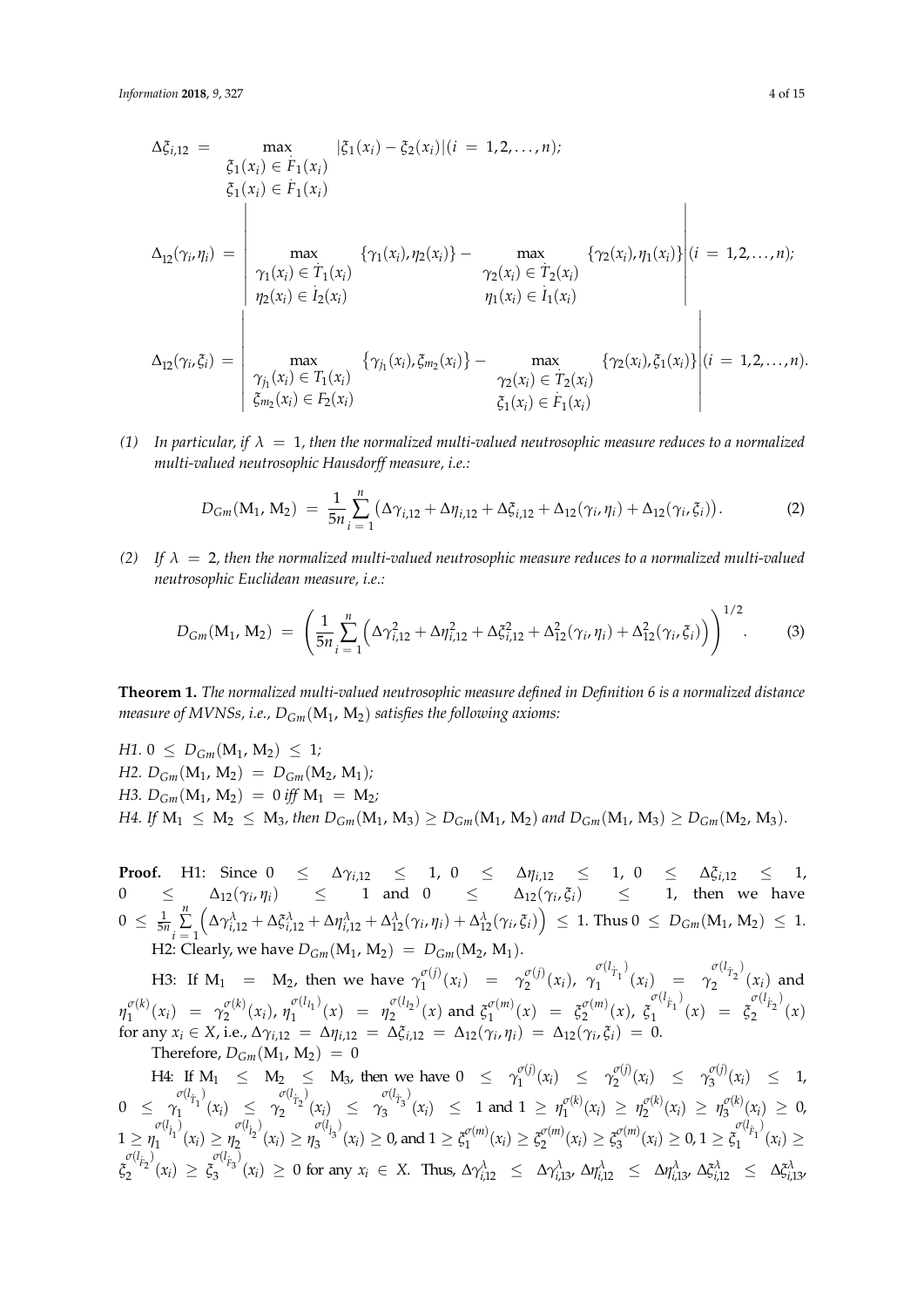$$
1 \geq \max_{\gamma_3(x_i) \in T_3(x_i)} \{\gamma_3(x_i) \in T_3(x_i)\} \geq \max_{\gamma_2(x_i) \in T_2(x_i)} \{\gamma_2(x_i) \in T_2(x_i)\} \text{ max } \{\gamma_1(x_i) \in T_1(x_i)\} \text{ max } \{\gamma_1(x_i) \in T_1(x_i)\} \text{ max } \{\gamma_1(x_i) \in T_1(x_i)\} \text{ max } \{\gamma_1(x_i) \in T_1(x_i)\} \text{ max } \{\gamma_1(x_i) \in T_1(x_i)\} \text{ max } \{\gamma_1(x_i) \in T_1(x_i)\} \text{ max } \{\gamma_1(x_i) \in T_1(x_i)\} \text{ max } \{\gamma_2(x_i) \in T_2(x_i)\} \text{ max } \{\gamma_3(x_i) \in T_3(x_i)\} \text{ max } \{\gamma_3(x_i) \in T_3(x_i)\} \text{ max } \{\gamma_2(x_i) \in T_2(x_i)\} \text{ max } \{\gamma_2(x_i) \in T_2(x_i)\} \text{ max } \{\gamma_2(x_i) \in T_2(x_i)\} \text{ max } \{\gamma_1(x_i) \in T_1(x_i)\} \text{ max } \{\gamma_1(x_i) \in T_1(x_i)\} \text{ max } \{\gamma_1(x_i) \in T_1(x_i)\} \text{ max } \{\gamma_1(x_i) \in T_1(x_i)\} \text{ max } \{\gamma_1(x_i) \in T_1(x_i)\} \text{ max } \{\gamma_1(x_i) \in T_1(x_i)\} \text{ max } \{\gamma_1(x_i) \in T_1(x_i)\} \text{ max } \{\gamma_1(x_i) \in T_1(x_i)\} \text{ max } \{\gamma_1(x_i) \in T_1(x_i)\} \text{ max } \{\gamma_1(x_i) \in T_1(x_i)\} \text{ max } \{\gamma_1(x_i) \in T_1(x_i)\} \text{ max } \{\gamma_1(x_i) \in T_1(x_i)\} \text{ max } \{\gamma_1(x_i) \in T_1(x_i)\} \text{ max } \{\gamma_1(x_i) \in T_1(x_i)\} \text{ max } \{\gamma_1(x_i) \in T_1(x_i)\} \text{ max } \{\gamma_1(x_i) \in T_1(x_i)\} \text{ max } \{\gamma_1(x_i) \in T_1(x_i)\} \text{ max } \{\gamma_1(x_i) \in T_1(x_i)\}
$$

**Property 1.** Let  $M_1$  and  $M_2$  be two MVNSs on the universe  $X = \{x_1, x_2, \ldots, x_n\}.$ *γ σ*(·)  $\sigma^{(\cdot)}_i(x)$ ,  $\eta^{\sigma(\cdot)}_i$  $\int_{i}^{\sigma(\cdot)}(x)$  and  $\zeta_{i}^{\sigma(\cdot)}$  $\int_{i}^{\sigma(\cdot)} (x)$  are the (·)-th value in  $T_i(x)$ ,  $I_i(x)$  and  $F_i(x)$ ( $i = 1, 2$ ) respectively. *Then*  $D_{Gm} \left( M_1^C, M_2^C \right)$  =  $D_{Gm}(M_1, M_2)$  *iff*  $\gamma_1^{\sigma(j)}$  $\zeta_1^{\sigma(j)}(x_i) = \zeta_1^{\sigma(j)}$  $\int_{1}^{U(f)} (x_i)$  and  $l_{\dot{T}_1}(x_i) = l_{\dot{F}_1}(x_i)$ , and  $\gamma_2^{\sigma(j)}$  $\zeta_2^{\sigma(j)}(x_i) = \zeta_2^{\sigma(j)}$  $\frac{d^{(1)}(x_i)}{2}$  and  $l_{\dot{T}_2}(x_i) = l_{\dot{F}_2}(x_i)$  for any  $x_i \in X$ .

Proof. Since 
$$
M_1^C = \left\{ \left\langle x, \bigcup_{\xi_1(x) \in \dot{F}_1(x)} \left\{ \xi_1(x) \right\}, \bigcup_{\eta_1(x) \in \dot{F}_1(x)} \left\{ \eta_1(x) \right\}, \bigcup_{\gamma_1(x) \in \dot{T}_1(x)} \left\{ \gamma_1(x) \right\} \right\rangle \right\}
$$
 and  
\n $M_2^C = \left\{ \left\langle x, \bigcup_{\xi_2(x) \in \dot{F}_2(x)} \left\{ \xi_2(x) \right\}, \bigcup_{\eta_2(x) \in \dot{F}_2(x)} \left\{ \eta_2(x) \right\}, \bigcup_{\gamma_2(x) \in \dot{T}_2(x)} \left\{ \gamma_2(x) \right\} \right\rangle \right\}$ , then  $D_{Gm}(M_1^C, M_2^C)$   
\n $= \left( \frac{1}{5n} \sum_{i=1}^n \left( \Delta \xi_{i,12}^{\lambda} + \Delta \eta_{i,12}^{\lambda} + \Delta \gamma_{i,12}^{\lambda} + \Delta \gamma_{i,2}^{\lambda} + \Delta \gamma_{i,2}^{\lambda} \right) \left( \xi_i, \gamma_i \right) + \Delta \gamma_2^{\lambda} (\xi_i, \eta_i) \right) \right\}.$  If  $\gamma_1^{(\sigma)}(x_i) = \xi_1^{(\sigma)}(x_i)$   
\nand  $l_{\dot{T}_1}(x_i) = l_{\dot{F}_1}(x_i)$ , and  $\gamma_2^{(\sigma)}(x_i) = \xi_2^{(\sigma)}(x_i)$  and  $l_{\dot{T}_2}(x_i) = l_{\dot{F}_2}(x_i)$  for any  
\n $x_i \in X$ , then  $\max_{\gamma_1(x_i) \in \dot{T}_1(x_i)} \left\{ \gamma_1(x_i), \eta_2(x_i) \right\} = \max_{\gamma_1(x_i) \in \dot{T}_1(x_i)} \left\{ \xi_1(x_i), \eta_2(x_i) \right\}$  and  
\n $\xi_1(x_i) \in F_1(x_i)$   
\n $\eta_2(x_i) \in I_2(x_i)$   
\n $\max_{\gamma_1(x_i) \in \dot{T}_2(x_i)} \left\{ \gamma_2(x_i), \eta_1(x_i) \right\} = \max_{\xi_2(x_i) \$ 

**Property 2.** Let  $M_1$  and  $M_2$  be two MVNSs on the universe  $X = \{x_1, x_2, \ldots, x_n\}$ , then we have the *following results:*

*(1) if*  $M_1 ⊆ M_2$ *, then*  $D_{Gm}(M_1 ∪ M_2, M_1 ∩ M_2) = D_{Gm}(M_1, M_2)$ *;* (2) if  $M_1$  ≥  $M_2$ , then  $D_{Gm}(M_1 \cap M_2, M_1 \cup M_2) = D_{Gm}(M_1, M_2)$ .

**Proof.** (1) If  $M_1 \subseteq M_2$ , then we have  $\gamma_{M_1}(x_i) \leq \gamma_{M_2}(x_i)$ ,  $\eta_{M_1}(x_i) \geq \eta_{M_2}(x_i)$  and  $\xi_{M_1}(x_i) \geq \xi_{M_2}(x_i)$  for *any*  $x_i \in X$ .

*From Definition 2, we have:*

 $|\gamma_{M_1 \cup M_2}(x_i) - \gamma_{M_1 \cap M_2}(x_i)| = |\max\{\gamma_{M_1}(x_i), \gamma_{M_2}(x_i)\} - \min\{\gamma_{M_1}(x_i), \gamma_{M_2}(x_i)\}| = |\gamma_{M_2}(x_i) - \gamma_{M_1}(x_i)| = \Delta \gamma_{i,12}$  $|\eta_{M_1 \cup M_2}(x_i) - \eta_{M_1 \cap M_2}(x_i)| = |\min \{\eta_{M_1}(x_i), \eta_{M_2}(x_i)\} - \max \{\eta_{M_1}(x_i), \eta_{M_2}(x_i)\}| = |\eta_{M_1}(x_i) - \eta_{M_2}(x_i)| = \eta_{i,12}$  $\left|\xi_{M_1\cup M_2}(x_i) - \xi_{M_1\cap M_2}(x_i)\right| = \left|\min \xi \{v_{M_1}(x_i), \xi_{M_2}(x_i)\} - \max \{\xi_{M_1}(x_i), \xi_{M_2}(x_i)\}\right| = \left|\xi_{M_2}(x_i) - \xi_{M_1}(x_i)\right| = \Delta \xi_{i,12}$ *Moreover,*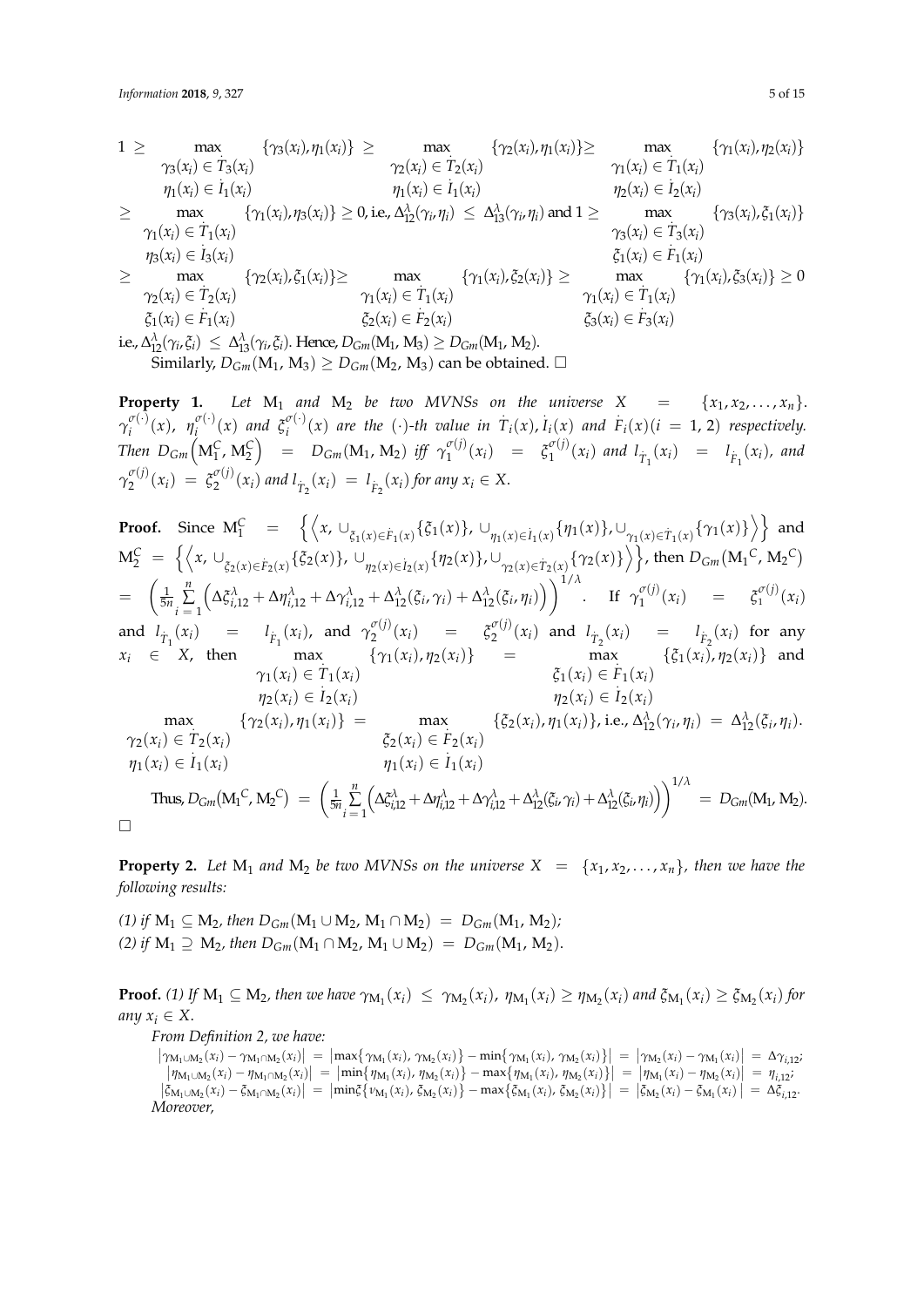$\left| \max \{ \gamma_{M_1 \cup M_2}(x_i), \eta_{M_1 \cap M_2}(x_i) \} - \max \{ \gamma_{M_1 \cap M_2}(x_i), \eta_{M_1 \cup M_2}(x_i) \} \right|$ =  $\left| \max \{ \max \{ \gamma_{M_1}(x_i), \gamma_{P_2}(x_i) \}, \max \{ \eta_{M_1}(x_i), \eta_{M_2}(x_i) \} \} - \max \{ \min \{ \gamma_{M_1}(x_i), \gamma_{M_2}(x_i) \}, \min \{ \eta_{M_1}(x_i), \eta_{M_2}(x_i) \} \} \right|$  $=\left[\max\{\gamma_{M_2}(x_i), \eta_{M_1}(x_i)\}-\max\{\gamma_{M_1}(x_i), \eta_{M_2}(x_i)\}\right]=\Delta_{12}(\gamma_i, \eta_i);$  $\left| \max \{ \gamma_{M_1 \cup M_2}(x_i), \xi_{M_1 \cap M_2}(x_i) \} - \max \{ \gamma_{M_1 \cap M_2}(x_i), \xi_{M_1 \cup M_2}(x_i) \} \right|$ =  $\left| \max \{ \max \{ \gamma_{M_1}(x_i), \gamma_{M_2}(x_i) \}, \max \{ \xi_{M_1}(x_i), \xi_{M_2}(x_i) \} \} - \max \{ \min \{ \gamma_{M_1}(x_i), \gamma_{M_2}(x_i) \}, \min \{ \xi_{M_1}(x_i), \xi_{M_2}(x_i) \} \} \right|$  $=$   $\left| \max \{ \gamma_{M_2}(x_i), \xi_{M_1}(x_i) \} - \max \{ \gamma_{M_1}(x_i), \xi_{M_2}(x_i) \} \right| = \Delta_{12}(\gamma_i, \xi_i).$ 1/*<sup>λ</sup>*

Then 
$$
D_{Gm}(M_1 \cup M_2, M_1 \cap M_2) = \left(\frac{1}{5n} \sum_{i=1}^n \left(\Delta \gamma_{i,12}^\lambda + \Delta \zeta_{i,12}^\lambda + \Delta \eta_{i,12}^\lambda + \Delta_{12}^\lambda (\gamma_i, \zeta_i) + \Delta_{12}^\lambda (\gamma_i, \eta_i)\right)\right)^{1/\lambda} = D_{Gm}(M_1, M_2).
$$
  
(2) Similarly, if  $M_1 \supseteq M_2$ , then  $D_{Gm}(M_1 \cap M_2, M_1 \cup M_2) = D_{Gm}(M_1, M_2)$  can be obtained.  $\Box$ 

**Property 3.** Let M, M<sub>1</sub> and M<sub>2</sub> be three MVNSs,  $M^* = \{x, \langle 1, 0, 0 \rangle\}$  be an ideal MVNS, and  $D_{Gm}$  be the *normalized multi-valued neutrosophic distance. Then we have:*

 $(1) \forall M \in MVNSS, 0 \leq D_{Gm}(M, M^*) \leq 1;$  $(2) D_{Gm}(M^*, M^*) = 0;$ (3) ∀M ∈ *MVNSS*,  $D_{Gm}(M, M^*) = D_{Gm}(M^*, M)$ ;  $(4) \forall M_1, M_2 \in MVNSS, if M_1 \leq M_2, then D_{Gm}(M_1, M^*) = D_{Gm}(M_2, M^*)$ .

**Proof.** Based on Theorem 1, the results can be obtained obviously. □

*3.2. The Normalized Multi-Valued Neutrosophic Distance Difference*

**Definition 7.** Let M, M<sub>1</sub> and M<sub>2</sub> be three MVNSs, and  $M^* = \{x, \langle 1, 0, 0 \rangle\}$  be an ideal MVNS. Then the *multi-valued neutrosophic distance difference between* M<sup>1</sup> *and* M<sup>2</sup> *can be defined as:*

$$
Diff(M_1, M_2) = D_{Gm}(M_1, M^*) - D_{Gm}(M_2, M^*).
$$
 (4)

**Theorem 2.** *The multi-valued neutrosophic distance difference measure defined in Def. 7 satisfies the following properties:*

 $(1) -1 \leq \text{Diff}(M_1, M_2) \leq 1;$ *(2)* if  $M_1 = M_2$ , then  $Diff(M_1, M_2) = 0$ ; (3) if  $M_1 \leq M_2$ , then  $Diff(M_1, M_2) \geq 0$ ; *(4) if*  $M_1 \geq M_2$ , then  $Diff(M_1, M_2) \leq 0$ ; *(5) if Diff*( $M_1, M_2$ )  $\geq 0$  *and Diff*( $M_2, M_3$ )  $\geq 0$ *, then Diff*( $M_1, M_3$ )  $\geq 0$ .

**Proof.** (1) Since  $0 \leq D_{Gm}(M_1, M^*) \leq 1$  and  $0 \leq D_{Gm}(M_2, M^*) \leq 1$ , so we have  $-1 \leq D_{Gm}(M_1, M^*) - D_{Gm}(M_2, M^*) \leq 1$ , i.e.,  $-1 \leq Diff(M_1, M_2) \leq 1$ .

 $(2)$  if  $M_1 = M_2$ , then  $Diff(M_1, M_2) = D_{Gm}(M_1, M^*) - D_{Gm}(M_1, M^*) = 0$ .

(3) Since M<sup>\*</sup> be an ideal MVNS, so  $M_1 \leq M_2 \leq M^*$  can be obtained. According to Theorem 1, we have:

 $D_{Gm}(M_1, M^*) \ge D_{Gm}(M_2, M^*)$ , i.e.,  $D_{Gm}(M_1, M^*) - D_{Gm}(M_2, M^*) \ge 0$ . Thus,  $Diff(M_1, M_2) \ge 0$ . (4) Similarly to the proof in (3), if  $M_1 \ge M_2$ , then  $Diff(M_1, M_2) \le 0$ .

(5) Since  $Diff(M_1, M_2)$  $) - D_{Gm}(M_1, M^*)$  ≥ 0 and *Dif f*(M<sub>2</sub>, M<sub>3</sub>)  $= D_{Gm}(M_2, M^*) - D_{Gm}(M_3, M^*) \ge 0$ . So  $G_m(M_1, M^*) - D_{Gm}(M_2, M^*) + D_{Gm}(M_2, M^*) D_{Gm}(\mathbf{M}_3, \mathbf{M}^*)$  ≥ 0, i.e.,  $D_{Gm}(\mathbf{M}_1, \mathbf{M}^*)$  –  $D_{Gm}(\mathbf{M}_3, \mathbf{M}^*)$  ≥ 0. Thus,  $Diff(\mathbf{M}_1, \mathbf{M}_3)$  ≥ 0. □

It is noted that for any two MVNSs  $M_1$  and  $M_2$ , the normalized multi-valued neutrosophic distance  $D_{Gm}(M_1, M^*)$  and  $D_{Gm}(M_2, M^*)$  are real values. Then one of following three conditions should be hold:  $D_{Gm}(M_1, M^*)$  >  $D_{Gm}(M_2, M^*)$ ,  $D_{Gm}(M_1, M^*)$  =  $D_{Gm}(M_2, M^*)$  or  $D_{Gm}(M_1, M^*)$  <  $D_{Gm}(M_2, M^*)$ . It follows that normalized multi-valued neutrosophic distance satisfies the law of trichotomy. Then the partial ordering relation of MVNSs can be drawn via the difference distance.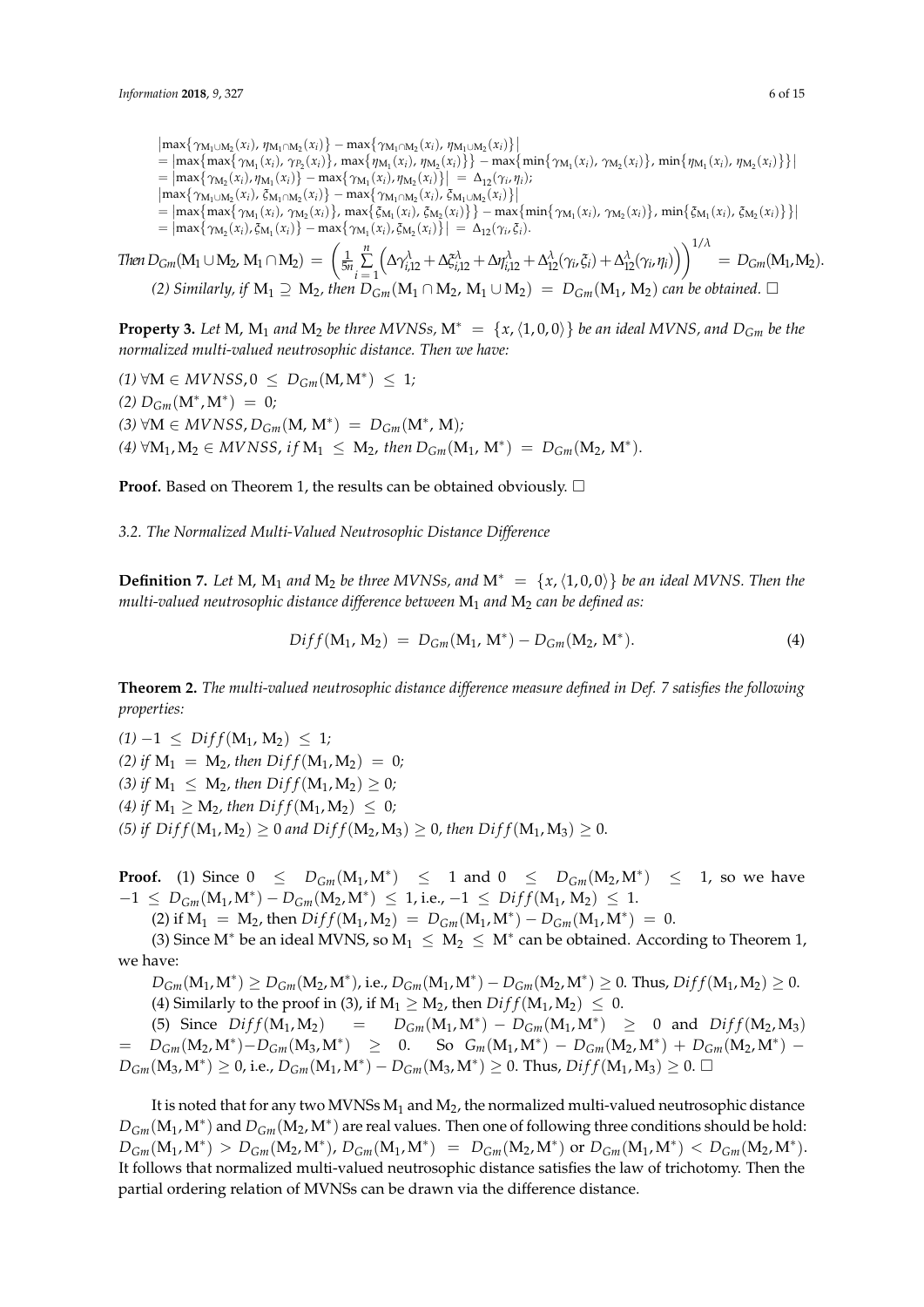**Definition 8.** Let M, M<sub>1</sub> and M<sub>2</sub> be three MVNSs, and  $M^* = \{x, (1, 0, 0)\}\$  be an ideal MVNS. Then the *partial ordering relation of MVNSs can be constructed as:*

- (1) If  $Diff(M_1, M_2) > 0$ , i.e.,  $D_{Gm}(M_1, M^*) D_{Gm}(M_2, M^*) > 0$ , then  $M_1$  is inferior to  $M_2$ , denoted by  $M_1 \prec M_2$ ;
- *(2)* If  $Diff(M_1, M_2) = 0$ , *i.e.*,  $D_{Gm}(M_1, M^*) D_{Gm}(M_2, M^*) = 0$ , then  $M_1$  is indifferent to  $M_2$ , *denoted by*  $M_1 \sim M_2$ *;*
- *(3) If*  $Diff(M_1, M_2) < 0$ , *i.e.*,  $D_{Gm}(M_1, M^*) D_{Gm}(M_2, M^*) < 0$ , then  $M_1$  is preferred to  $M_2$ , denoted *by*  $M_1 \succ M_2$ .

**Example 2.** *Let*  $M_1 = \{x, \{\{0.4, 0.7\}, \{0.2\}, \{0.3\}\}\}$  *and*  $M_2 = \{x, \{\{0.5, 0.6\}, \{0.2\}, \{0.3\}\}\}$  *be two MVNSs and M*<sup>\*</sup> = { $x$ ,  $\langle 1, 0, 0 \rangle$ } *be an ideal MVNS.* 

- *(1) Based on the comparison method in Definition 4, we have*  $\gamma_1^{\sigma(1)} \leq \gamma_2^{\sigma(1)}$  $\frac{\sigma(1)}{2}$  and  $\gamma_1^{\sigma(2)} \nleq \gamma_2^{\sigma(2)}$  $\frac{C^{(2)}}{2}$ . M<sub>1</sub>  $\nleq$  M<sub>2</sub> *can be obtained.*
- *(2) According to Definition 10,*  $D_{Gm}(M_1, M^*)$  = 0.366 *and*  $D_{Gm}(M_2, M^*)$  = 0.374 *can be obtained. From the comparison method in Definition 10, <sup>D</sup>Gm*(M1, M<sup>∗</sup> ) > *DGm*(M2, M<sup>∗</sup> )*, then* M<sup>1</sup> *is inferior to*  $M_2$ *, i.e.*,  $M_1$  ≺  $M_2$ .

# <span id="page-6-0"></span>**4. The Multi-Valued Neutrosophic Distance-Based QUALIFLEX Approach**

Assume a group of alternatives denoted by  $M = \{M_1, M_2, \ldots, M_n\}$  and corresponding criteria denoted by  $C = \{c_1, c_2, \ldots, c_m\}$ , and the weight of criterion  $w_j$  is completely unknown.  $M_{ij} = \left\langle \hat{T}_{M_{ij}}, \hat{I}_{M_{ij}}, \hat{F}_{M_{ij}} \right\rangle$  represents the evaluation value of  $M_i$  with respect to criterion  $c_j$ , where  $T_{M_{ij}}$ ,  $I_{M_{ij}}$ , and  $F_{M_{ij}}$  are HFNs and indicate the truth-membership, the indeterminacy-membership, and the falsity-membership, respectively. The proposed method consists of the following steps.

**Step 1.** Transform the evaluation information into MVNNs

According to decision-makers' knowledge and experience, experts provide evaluation values for criteria for each alternative at three levels: high, medium and low. In other words, the option about high, middle, and low in the evaluation process correspond to the three parameters of MVNS, namely, positive membership, neutral membership, and negative membership, respectively. In order to assure the accuracy and effectiveness of the evaluation information, no corresponding information was provided during the evaluation process, and decision-makers were not allowed to communicate with each other.  $M_{ij} = \left\langle T_{M_{ij'}} I_{M_{ij'}} F_{M_{ij}} \right\rangle$  is the set of evaluation values for all decision-makers. Then the decision-making matrix can be obtained.

**Step 2.** Normalize the decision matrix

For each criterion can be divided into two types, including benefit criteria, which means the lager the better, and cost criteria, which means the smaller the better. For the benefit criteria, nothing is done; for the cost criteria, the criterion values can be transformed as  $\overline{\mathrm{M}}_{ij}~=~\mathrm{(M_{ij})}^c(i~=~1,2,\ldots,n; j~=~1,2,\ldots,m).$  Here  $\mathrm{(M_{ij})}^c$  is the complement of  $\mathrm{M_{ij}}$  as presented in Def. 7.

**Step 3.** Calculate the weight of criteria

Based on the maximizing deviation method of SVNSs defined by Sahin and Liu [\[43\]](#page-14-7), the non-linear programming model with MVNNs can be constructed as:

$$
(L)\begin{cases}\n\max P(\varpi) = \frac{1}{5^{1/\lambda}} \sum_{j=1}^{m} \sum_{\zeta=1}^{n} \sum_{\tau=1}^{m} \varpi_{j}(\Delta_{\mu\eta\xi}) \\
\text{subject to } \varpi_{j} \geq 0, \sum_{j=1}^{m} \varpi_{j}^{2} = 1, j = 1, 2, ..., m\n\end{cases}
$$
\n(5)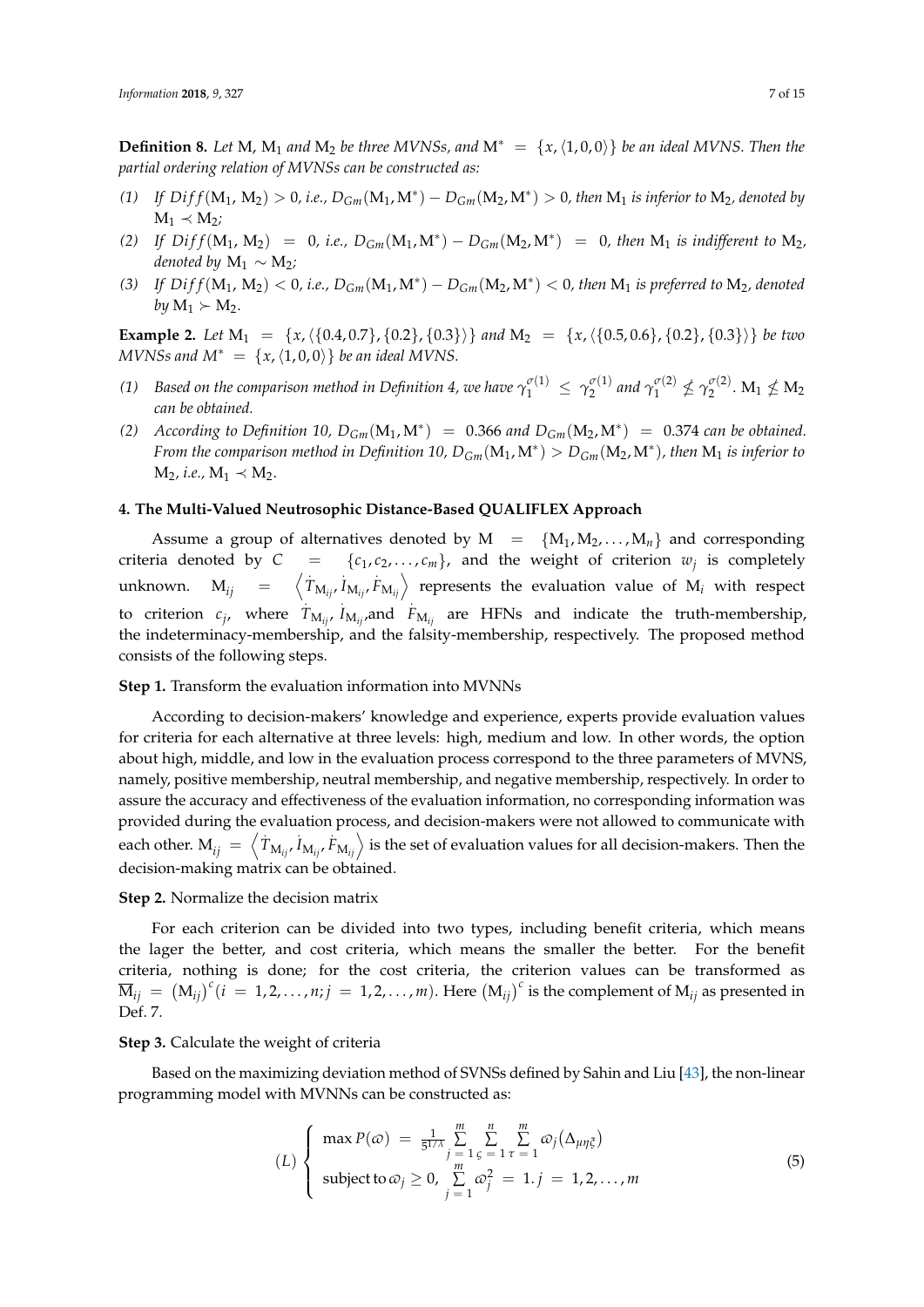Then according to the Lagrange function, the weight of criteria can be determined as [\[43\]](#page-14-7):

$$
\varpi_{j} = \frac{\sum\limits_{\varsigma=1}^{n} \sum\limits_{\tau=1}^{n} (\Delta_{\mu\eta\xi})}{\sqrt{\sum\limits_{j=1}^{m} \left(\sum\limits_{\varsigma=1}^{n} \sum\limits_{\tau=1}^{n} (\Delta_{\mu\eta\xi})\right)^{2}}}.
$$
\n(6)

In order to normalize the weight, then we have:

$$
\varpi_j^* = \frac{\sum\limits_{\varsigma=1}^n \sum\limits_{\tau=1}^n (\Delta_{\mu\eta\xi})}{\sum\limits_{j=1}^m \sum\limits_{\varsigma=1}^n \sum\limits_{\tau=1}^n (\Delta_{\mu\eta\xi})}.
$$
\n(7)

Here, 
$$
(\Delta_{\mu\eta\xi}) = \left(\frac{1}{n} \sum_{i=1}^{n} \left( \Delta \gamma_{i,12}^{\lambda} + \Delta \eta_{i,12}^{\lambda} + \Delta \xi_{i,12}^{\lambda} + \Delta_{12}^{\lambda} (\gamma_i, \eta_i) + \Delta_{12}^{\lambda} (\gamma_i, \xi_i) \right) \right)^{1/\lambda}
$$
.

**Step 4.** Determine the possible permutations

For a group of alternative  $M_i(i = 1, 2, ..., n)$ , there exist *n*! permutations of different ranks of alternatives. Assume *P τ* represents the *κ*-th permutation as:

$$
P^{\kappa} = (\ldots, M_{\varsigma}, \ldots, M_{\tau}, \ldots), \kappa = 1, 2, \ldots, n! \tag{8}
$$

where  $M_c$ ,  $M_\tau \in M$ , and  $M_c$  is superior than or equal to  $M_\tau$ .

**Step 5.** Calculate the concordance/discordance index

For each pair of alternatives  $(M_\varsigma, M_\tau)$   $(M_\varsigma, M_\tau \in M)$  respect to the *j*-th criterion, the corresponding concordance/discordance index  $\varphi_j^k(M_\varsigma, M_\tau)$  can be defined as:

$$
\varphi_j^{\kappa}(\mathbf{M}_{\varsigma}, \mathbf{M}_{\tau}) = Diff(\overline{\mathbf{M}}_{\varsigma j}, \overline{\mathbf{M}}_{\tau j}). \tag{9}
$$

According to the multi-valued neutrosophic distance difference in Def. 10, the following can be true:

- (1) If  $\varphi_j^{\kappa}(\mathbf{M}_{\varsigma},\mathbf{M}_{\tau}) > 0$ , i.e.,  $Diff(\overline{\mathbf{M}}_{\varsigma j},\overline{\mathbf{M}}_{\tau j}) > 0$ , then  $\mathbf{M}_{\tau}$  ranks over  $\mathbf{M}_{\varsigma}$  respect to the *j*-th criterion under the *τ*-th permutation;
- (2) If  $\varphi_j^{\kappa}(\mathbf{M}_{\varsigma},\mathbf{M}_{\tau})~=~0$ , i.e.,  $Diff(\overline{\mathbf{M}}_{\varsigma j},\overline{\mathbf{M}}_{\tau j})~=~0$ , then both  $\mathbf{M}_{\varsigma}$  and  $\mathbf{M}_{\tau}$  have the same rank respect to the *j*-th criterion under the *τ*-th permutation;
- (3) If  $\varphi_j^{\kappa}(\mathbf{M}_{\varsigma},\mathbf{M}_{\tau}) < 0$ , i.e.,  $Diff(\overline{\mathbf{M}}_{\varsigma j},\overline{\mathbf{M}}_{\tau j}) < 0$ , then  $\mathbf{M}_{\varsigma}$  ranks over  $\mathbf{M}_{\tau}$  respect to the *j*-th criterion under the *τ*-th permutation.

**Step 6.** Determine the weighted concordance/discordance index

Considering the importance weight  $\varphi_j$  of each criterion  $c_j \in C$  being expressed by MVNNs, the weighted concordance/discordance index *ϕ κ* (M*ς*, M*τ*) for each pair of alternatives  $(M_c, M_\tau)(M_c, M_\tau \in M)$  can be denoted as:

$$
\varphi^{\kappa}(\mathbf{M}_{\varsigma}, \mathbf{M}_{\tau}) = \sum_{j=1}^{m} \varphi_{j}^{\kappa}(\mathbf{M}_{\varsigma}, \mathbf{M}_{\tau}) \cdot (1 - D_{Gm}(\varpi_{j}, \mathbf{M}^{*})). \tag{10}
$$

**Step 7**. Calculate the comprehensive concordance/discordance index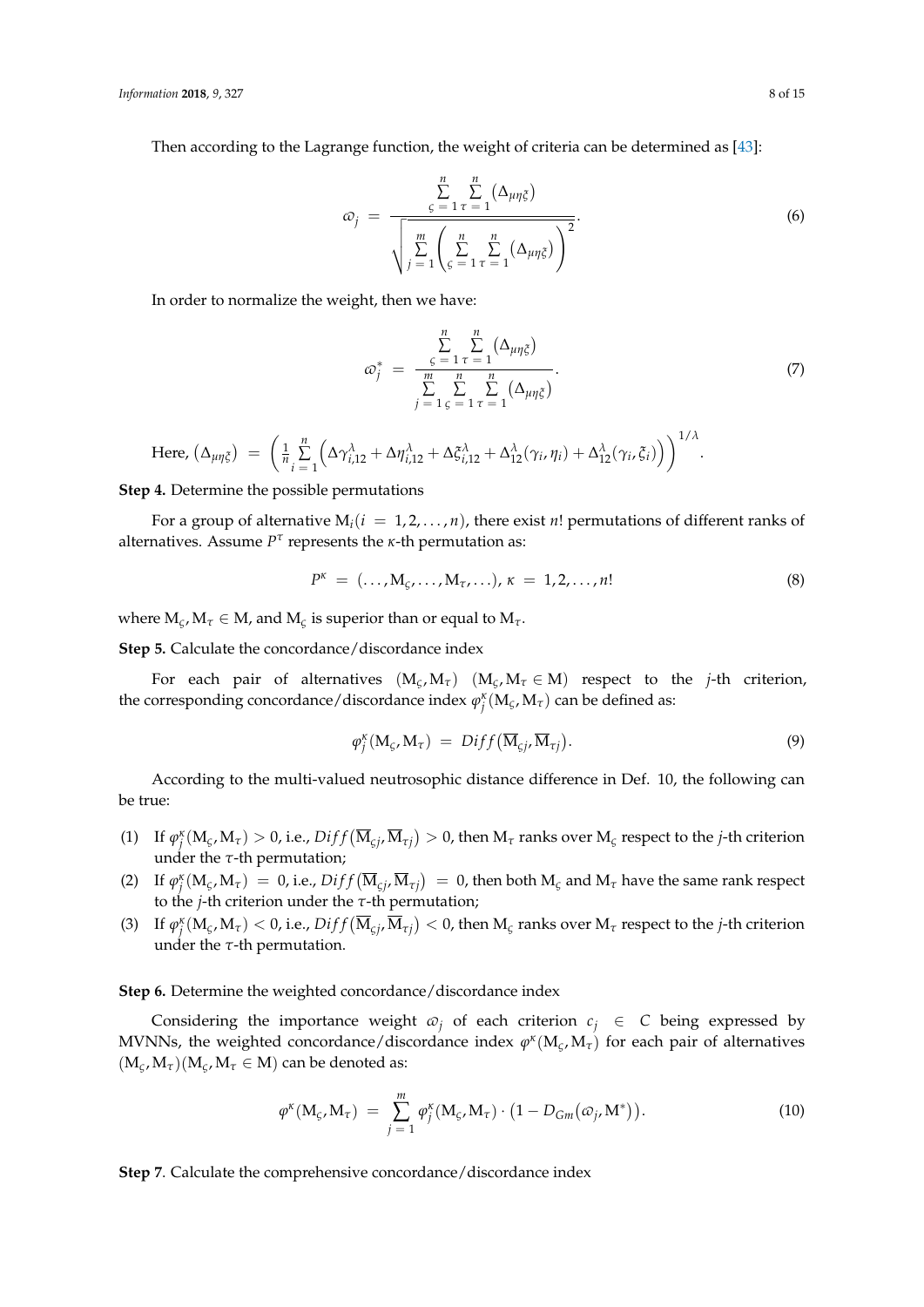For the *κ*-th permutation, the corresponding comprehensive concordance/discordance index *ϕ κ* can be calculated as:

$$
\varphi^{\kappa} = \sum_{\mathbf{M}_{\varsigma}, \mathbf{M}_{\tau} \in \mathbf{M}} \varphi^{\kappa}(\mathbf{M}_{\varsigma}, \mathbf{M}_{\tau}). \tag{11}
$$

**Step 8**. Rank the alternatives

According to the partial ordering relation of MVNNs, it can be seen that the greater the comprehensive concordance/discordance index value is, the more optimal the final ranking is. Thus, the optimal rank can be obtained with the maximal comprehensive concordance/discordance index *ϕ κ* , i.e.:

$$
P^* = \max_{\kappa=1}^{n!} \{ \varphi^{\kappa} \}. \tag{12}
$$

### <span id="page-8-0"></span>**5. Illustrative Example**

An example for selection of medical diagnostic plan (adapted from Chen et al. [\[37\]](#page-14-8)) is provided in this section. There is a patient who was a 48 year old female with a history of diabetes mellitus. Her physician made a diagnosis of acute inflammatory demyelinating disease. Then the physician assessed the patient's medical history and her current physical conditions and provided three treatment plans. Thus, how to select a suitable scheme is a MCDM problem. There are three possible schemes  $M_i(i = 1, 2, 3)$  to be selected, including steroid therapy  $M_1$ , plasmapheresis  $M_2$ , and albumin immune therapy M<sub>3</sub>. Each scheme can be assessed based on nine criteria, i.e.,  $c_j$   $(j = 1, 2, ..., 9)$ :  $c_1$  is the survival rate;  $c_2$  is the seriousness of the side effects;  $c_3$  is the seriousness of the complications;  $c_4$  is the possibility of a cure;  $c_5$  is the uncomfortableness degree of the treatment;  $c_6$  is the cost;  $c_7$  is the number of days of hospitalization;  $c_8$  is the probability of a recurrence and  $c_9$  is the self-care capacity. Three decision-makers could assess three treatment plans under nine criteria in the form of MVNNs. When more than one decision-maker assesses the same value, it is counted once. The weights of criteria are completely unknown.

#### *5.1. Illustration of the Developed Method*

The steps of obtaining the optimal alternative, by using the developed approach, are as follows.

**Step 1.** Transform the evaluation information into MVNNs

Three decision-makers can provide evaluation values for criteria for each alternative at three levels: high, medium and low based on their knowledge and experience. Then sets of high, medium, and low correspond to the three parameters of MVNN, namely, positive membership, neutral membership, and negative membership, respectively. If two or more decision-makers provide the same value, then it is counted only once. Then the final evaluation information are in the form of MVNNs, i.e.,  $M_{ij}\ =\ \left<\dot{T}_{\mathrm{M}_{ij}},\dot{I}_{\mathrm{M}_{ij}},\dot{F}_{\mathrm{M}_{ij}}\right>$  . Thus, the decision matrix can be constructed as described in Table [1.](#page-8-1)

| <b>Table 1.</b> The evaluations of three schemes by decision-makers under criteria. |  |
|-------------------------------------------------------------------------------------|--|
|-------------------------------------------------------------------------------------|--|

<span id="page-8-1"></span>

|                |                                                   | <b>Schemes</b>                 |                                                         |
|----------------|---------------------------------------------------|--------------------------------|---------------------------------------------------------|
| Criteria       | $M_1$                                             | M <sub>2</sub>                 | $M_3$                                                   |
| c <sub>1</sub> | $\langle 0.4, 0.6, 0.7 \rangle, \{0.1\}, \{0.2\}$ | $<$ {0.4,0.5},{0.1},{0.2}>     | $<$ {0.4,0.5,0.7},{0.3},{0.2}>                          |
| c <sub>2</sub> | $<$ {0.3},{0.3},{0.5,0.7} >                       | $<$ {0.4},{0.1},{0.4} >        | $\langle 0.1, 0.3 \rangle, \{0.2\}, \{0.4, 0.6\}$       |
| $c_3$          | $<$ {0.3},{0.2},{0.4,0.6} >                       | $<$ {0.4},{0.1},{0.5,0.6,0.7}> | $<$ {0.3},{0.2},{0.5} >                                 |
| C <sub>4</sub> | $<$ {0.5,0.7},{0.2},{0.2}>                        | $<$ {0.3,0.4},{0.2},{0.5} >    | $<$ {0.3,0.6},{0.1},{0.6} >                             |
| $c_{5}$        | $<$ {0.3},{0.2},{0.5} >                           | $<$ {0.2},{0.3},{0.3,0.5} >    | $<$ {0.3},{0.2},{0.4}>                                  |
| c <sub>6</sub> | $<$ {0.3},{0.1},{0.6,0.7} >                       | $<$ {0.3},{0.2},{0.6} >        | $\langle 0.1 \rangle$ , $\{0.2\}$ , $\{0.5, 0.6, 0.8\}$ |
| c <sub>7</sub> | $<$ {0.2},{0.1},{0.4,0.6,0.9}>                    | $<$ {0.2},{0.4},{0.6,0.8}>     | $<$ {0.1},{0.2},{0.5,0.7,0.8}>                          |
| $c_8$          | $\langle 0.1 \rangle, \{0.3\}, \{0.6, 0.8\}$      | $<$ {0.1},{0.2},{0.7,0.9} >    | $<$ {0.3},{0.1},{0.7}>                                  |
| c <sub>9</sub> | $\langle 0.7, 0.8, 0.9 \rangle, \{0.1\}, \{0.1\}$ | $<$ {0.6,0.7,0.8},{0.2},{0.3}> | $\langle 0.6, 0.9 \rangle, \{0.2\}, \{0.2\} \rangle$    |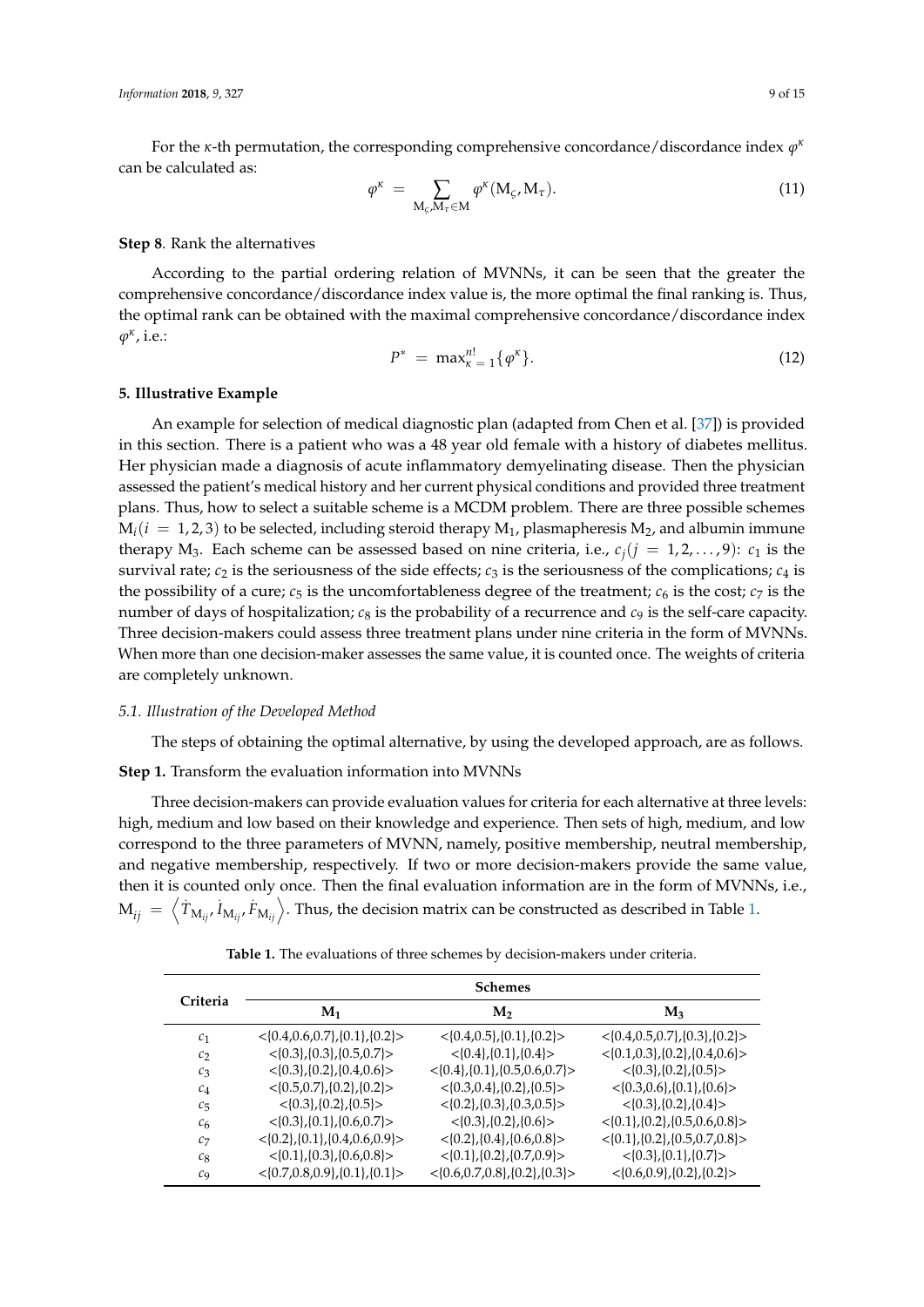# **Step 2.** Normalize the decision-making matrix

<span id="page-9-0"></span>Since *c*1, *c*4, and *c*<sup>9</sup> are benefit types and other criteria are cost types, from Definition 2 the normalized MVNN decision matrix can be determined as presented in Table [2.](#page-9-0)

|                |                                                   | <b>Schemes</b>                                    |                                                           |
|----------------|---------------------------------------------------|---------------------------------------------------|-----------------------------------------------------------|
| Criteria       | $M_1$                                             | M <sub>2</sub>                                    | $M_3$                                                     |
| c <sub>1</sub> | $\langle 0.4, 0.6, 0.7 \rangle, \{0.1\}, \{0.2\}$ | $<$ {0.4,0.5},{0.1},{0.2}>                        | $\langle 0.4, 0.5, 0.7 \rangle, \{0.3\}, \{0.2\} \rangle$ |
| $c_2$          | $\langle 0.5, 0.7 \rangle, \{0.3\}, \{0.3\}$      | $<$ {0.4},{0.1},{0.4} >                           | $\langle 0.4, 0.6 \rangle, \{0.2\}, \{0.1, 0.3\}$         |
| $c_3$          | $\langle 0.4, 0.6 \rangle, \{0.2\}, \{0.3\}$      | $\langle 0.5, 0.6, 0.7 \rangle, \{0.1\}, \{0.4\}$ | $<$ {0.5},{0.2},{0.3}>                                    |
| $c_4$          | $<$ {0.5,0.7},{0.2},{0.2}>                        | $<$ {0.3,0.4},{0.2},{0.5} >                       | $\langle 0.3, 0.6 \rangle, \{0.1\}, \{0.6\}$              |
| $c_{5}$        | $<$ {0.5},{0.2},{0.3} >                           | $\langle 0.3, 0.5 \rangle, \{0.3\}, \{0.2\}$      | $<$ {0.4},{0.2},{0.3} >                                   |
| c <sub>6</sub> | $<$ {0.6,0.7},{0.1},{0.3} >                       | $<$ {0.6},{0.2},{0.3} >                           | $<$ {0.5,0.6,0.8},{0.2},{0.1} >                           |
| c <sub>7</sub> | $\langle 0.4, 0.6, 0.9 \rangle, \{0.1\}, \{0.2\}$ | $\langle 0.6, 0.8 \rangle, \{0.4\}, \{0.2\}$      | $\langle 0.5, 0.7, 0.8 \rangle, \{0.2\}, \{0.1\}$         |
| $c_8$          | $\langle 0.6, 0.8 \rangle, \{0.3\}, \{0.1\}$      | $\langle 0.7, 0.9 \rangle, \{0.2\}, \{0.1\}$      | $<$ {0.7},{0.1},{0.3} >                                   |
| CQ             | $\langle 0.7, 0.8, 0.9 \rangle, \{0.1\}, \{0.1\}$ | $\langle 0.6, 0.7, 0.8 \rangle, \{0.2\}, \{0.3\}$ | $\langle 0.6, 0.9 \rangle, \{0.2\}, \{0.2\}$              |

**Table 2.** Normalized decision matrix.

**Step 3.** Calculate the weight of criteria

From Equation (5), the weight of criteria can be obtained as  $\varphi = (0.11, 0.15, 0.09, 0.15, 0.06, 0.10, 0.13, 0.11, 0.10).$ 

**Step 4.** Determine all of the possible permutations

Since  $n = 3$ , so we have  $6(3! = 6)$  permutations of alternative rankings, i.e.,  $P^1$  =  $(M_1, M_2, M_3)$ ,  $P^2$  =  $(M_1, M_3, M_2)$ ,  $P^3$  =  $(M_2, M_1, M_3)$ ,  $P^4$  =  $(M_2, M_3, M_1)$ ,  $P^5 = (M_3, M_1, M_2), P^6 = (M_3, M_2, M_1).$ 

**Step 5.** Calculate the concordance/discordance index

From Equation (9), for each pair of alternatives  $(M_\varsigma, M_\tau) (M_\varsigma, M_\tau \in M)$  in the permutation  $P^k$ under criterion  $C_j$ , the concordance/discordance index  $\varphi_j^k(M_\zeta, M_\tau)$  can be obtained. For simplicity, let  $\lambda = 1$  in Equation (1), the normalized multi-valued neutrosophic distance is reduced to the normalized multi-valued neutrosophic Hausdorff distance, i.e., Equation (2), and the results can be founded in Table [3.](#page-10-0)

**Step 6**. Calculate the weighted concordance/discordance index.

For simplicity, let  $\lambda = 1$  in Equation (1), the weighted concordance/discordance indices  $\varphi^{\kappa}(\rm M_{\cal G}, \rm M_{\tau})$  can be calculated as presented in Table [4.](#page-10-1)

**Step 7**. Calculate the comprehensive concordance/discordance index.

From Equation (11), the comprehensive concordance/discordance index *ϕ κ* can be calculated as shown in Table [5.](#page-10-2)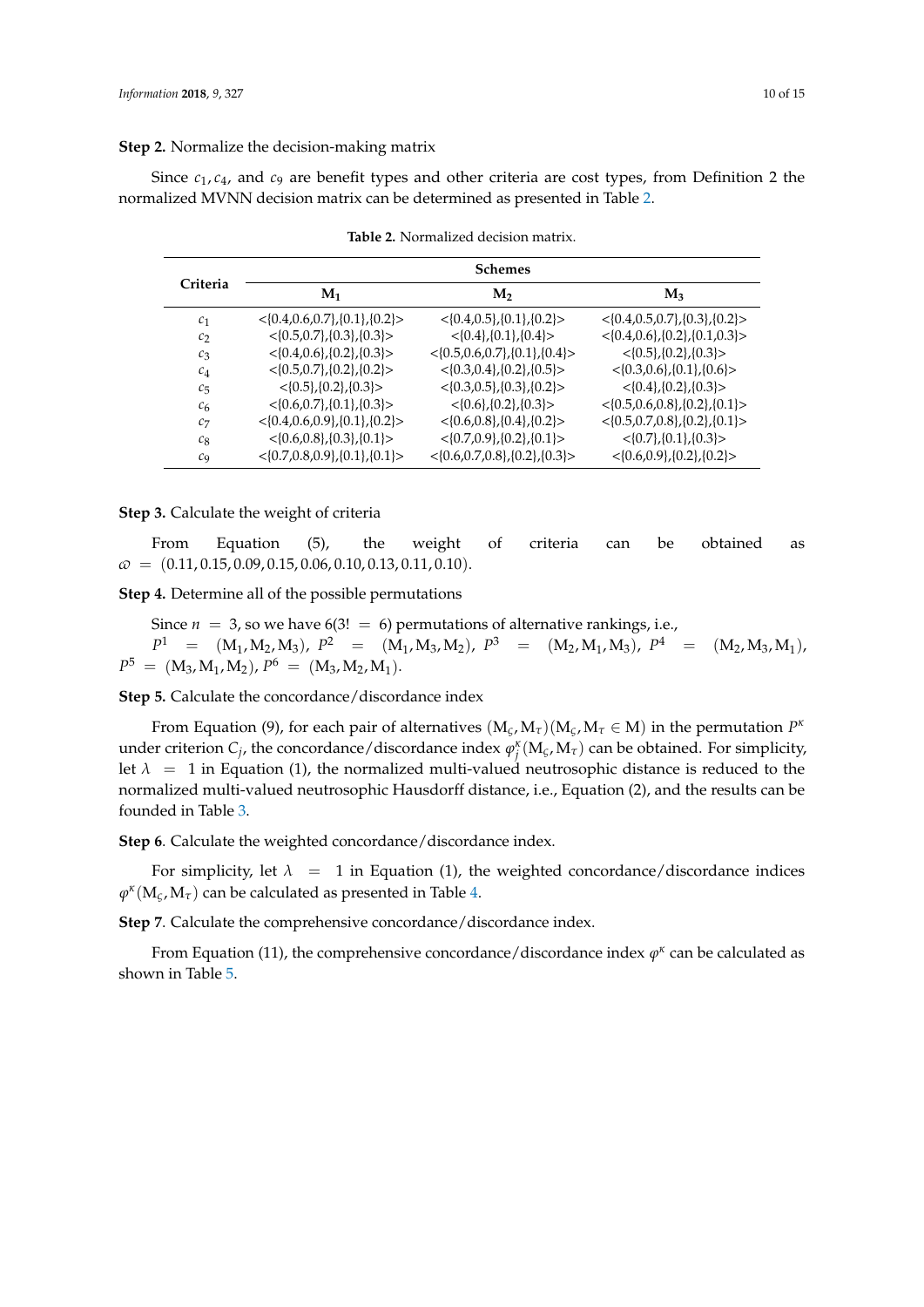<span id="page-10-0"></span>

| p <sub>1</sub> | $\varphi_i^1(M_1, M_2)$ | $\varphi^1_i(M_1, M_3)$ | $\varphi_i^1(M_2, M_3)$ | $P^2$          |                        | $\varphi_i^2(M_1, M_3)$ $\varphi_i^2(M_1, M_2)$ | $\varphi_i^2(M_3, M_2)$ |
|----------------|-------------------------|-------------------------|-------------------------|----------------|------------------------|-------------------------------------------------|-------------------------|
| c <sub>1</sub> | $-0.08$                 | $-0.04$                 | $-0.04$                 | c <sub>1</sub> | $-0.04$                | $-0.08$                                         | $-0.04$                 |
| c <sub>2</sub> | $-0.12$                 | $-0.04$                 | 0.08                    | c <sub>2</sub> | $-0.04$                | $-0.12$                                         | $-0.08$                 |
| c <sub>3</sub> | 0.06                    | $-0.02$                 | $-0.08$                 | c <sub>3</sub> | $-0.02$                | 0.06                                            | 0.08                    |
| c <sub>4</sub> | $-0.22$                 | $-0.14$                 | 0.08                    | c <sub>4</sub> | $-0.14$                | $-0.22$                                         | $-0.08$                 |
| $c_{5}$        | $-0.04$                 | $-0.06$                 | $-0.02$                 | $c_{5}$        | $-0.06$                | $-0.04$                                         | 0.02                    |
| c <sub>6</sub> | $-0.06$                 | 0.04                    | 0.10                    | c <sub>6</sub> | 0.04                   | $-0.06$                                         | $-0.1$                  |
| c <sub>7</sub> | $-0.06$                 | $-0.02$                 | 0.04                    | c <sub>7</sub> | $-0.02$                | $-0.06$                                         | $-0.04$                 |
| $c_8$          | 0.08                    | $-0.02$                 | $-0.1$                  | $c_8$          | $-0.02$                | 0.08                                            | 0.10                    |
| CQ             | $-0.12$                 | $-0.06$                 | 0.06                    | CQ             | $-0.06$                | $-0.12$                                         | $-0.06$                 |
| $\mathbb{P}^3$ | $\varphi_i^3(M_2, M_1)$ | $\varphi^3_i(M_2, M_3)$ | $\varphi_i^3(M_1, M_3)$ | $P^4$          | $\varphi^4_i(M_2,M_3)$ | $\varphi_i^4(M_2, M_1)$                         | $\varphi_i^4(M_3, M_1)$ |
| $c_1$          | 0.08                    | 0.04                    | $-0.04$                 | c <sub>1</sub> | 0.04                   | 0.08                                            | 0.04                    |
| c <sub>2</sub> | 0.12                    | 0.08                    | $-0.04$                 | c <sub>2</sub> | 0.08                   | 0.12                                            | 0.04                    |
| c <sub>3</sub> | $-0.06$                 | $-0.08$                 | $-0.02$                 | $c_3$          | $-0.08$                | $-0.06$                                         | 0.02                    |
| c <sub>4</sub> | 0.22                    | 0.08                    | $-0.14$                 | $c_4$          | 0.08                   | 0.22                                            | 0.14                    |
| $c_{5}$        | 0.04                    | $-0.02$                 | $-0.06$                 | $c_{5}$        | $-0.02$                | 0.04                                            | 0.06                    |
| c <sub>6</sub> | 0.06                    | 0.10                    | 0.04                    | c <sub>6</sub> | 0.10                   | 0.06                                            | $-0.04$                 |
| c <sub>7</sub> | 0.06                    | 0.04                    | $-0.02$                 | c <sub>7</sub> | 0.04                   | 0.06                                            | 0.02                    |
| $c_8$          | $-0.08$                 | $-0.10$                 | $-0.02$                 | $c_8$          | $-0.10$                | $-0.08$                                         | 0.02                    |
| C <sub>9</sub> | 0.12                    | 0.06                    | $-0.06$                 | C <sub>Q</sub> | 0.06                   | 0.12                                            | 0.06                    |
| p <sub>5</sub> | $\varphi_i^5(M_3, M_1)$ | $\varphi^5_i(M_3,M_2)$  | $\varphi_i^5(M_1, M_2)$ | P <sub>6</sub> |                        | $\varphi_i^6(M_3, M_2)$ $\varphi_i^6(M_3, M_1)$ | $\varphi_i^6(M_2, M_1)$ |
| c <sub>1</sub> | 0.04                    | $-0.04$                 | $-0.08$                 | c <sub>1</sub> | $-0.04$                | 0.04                                            | 0.08                    |
| c <sub>2</sub> | 0.04                    | $-0.08$                 | $-0.12$                 | c <sub>2</sub> | $-0.08$                | 0.04                                            | 0.12                    |
| $c_3$          | 0.02                    | 0.08                    | 0.06                    | c <sub>3</sub> | 0.08                   | 0.02                                            | $-0.06$                 |
| c <sub>4</sub> | 0.14                    | $-0.08$                 | $-0.22$                 | c <sub>4</sub> | $-0.08$                | 0.14                                            | 0.22                    |
| $c_{5}$        | 0.06                    | 0.02                    | $-0.04$                 | $c_{5}$        | 0.02                   | 0.06                                            | 0.04                    |
| c <sub>6</sub> | $-0.04$                 | $-0.10$                 | $-0.06$                 | c <sub>6</sub> | $-0.10$                | $-0.04$                                         | 0.06                    |
| c <sub>7</sub> | 0.02                    | $-0.04$                 | $-0.06$                 | c <sub>7</sub> | $-0.04$                | 0.02                                            | 0.06                    |
| $c_8$          | 0.02                    | 0.10                    | 0.08                    | $c_8$          | 0.10                   | 0.02                                            | $-0.08$                 |
| C <sub>9</sub> | 0.06                    | $-0.06$                 | $-0.12$                 | $c_{9}$        | $-0.06$                | 0.06                                            | 0.12                    |

**Table 3.** The concordance/discordance index.

**Table 4.** The weighted concordance/discordance index.

<span id="page-10-1"></span>

| p <sub>1</sub> | $\varphi^1(M_1, M_2)$<br>$-0.2688$ | $\varphi^1(M_1,M_3)$<br>$-0.1707$ | $\varphi^1(M_2, M_3)$<br>0.0981    | $D^2$          | $\varphi^2(M_1,M_3)$<br>$-0.1707$ | $\varphi^2(M_1, M_2)$<br>$-0.2688$ | $\varphi^2(M_3, M_2)$<br>$-0.0981$ |
|----------------|------------------------------------|-----------------------------------|------------------------------------|----------------|-----------------------------------|------------------------------------|------------------------------------|
| $D^3$          | $\varphi^3(M_2,M_1)$<br>0.2688     | $\varphi^3(M_2,M_3)$<br>0.0981    | $\varphi^3(M_1, M_3)$<br>$-0.1707$ | D <sup>4</sup> | $\varphi^4(M_2,M_3)$<br>0.0981    | $\varphi^4(M_2,M_1)$<br>0.2688     | $\varphi^4(M_3,M_1)$<br>0.1707     |
| $P^5$          | $\varphi^{5}(M_3, M_1)$<br>0.1707  | $\varphi^5(M_3,M_2)$<br>$-0.0981$ | $\varphi^5(M_1,M_2)$<br>$-0.2688$  | p <sub>6</sub> | $\varphi^6(M_3,M_2)$<br>$-0.0981$ | $\varphi^6(M_3,M_1)$<br>0.1707     | $\varphi^6(M_2, M_1)$<br>0.2688    |

**Table 5.** The comprehensive concordance/discordance index.

<span id="page-10-2"></span>

| $\omega$  | $\omega^2$ | $\omega^{\circ}$ | $\omega$ | $\omega$ | $\omega^{\circ}$ |
|-----------|------------|------------------|----------|----------|------------------|
| $-0.3414$ | 5277       | 0.1963           | 0.5377   | .1963    | ገ.3414           |

# **Step 8**. Rank the alternatives

From the results in Step 5 and Equation (14),  $\varphi^4$  >  $\varphi^6$  >  $\varphi^3$  >  $\varphi^5$  >  $\varphi^1$  >  $\varphi^2$  and  $P^* = \max_{k=1}^n {\varphi^k} = P^4$  can be obtained. Thus, the final order of the three plan is:  $M_2 \succ M_3 \succ M_1$ . The best treatment plan is  $M_2$  while the worst treatment plan is  $M_1$ .

### *5.2. Sensitivity Analysis*

In this subsection, the influence of *λ* on the ranking of alternatives is discussed. From Figure [1,](#page-11-0) we can see that the rankings of alternatives are slightly different. If  $\lambda = 1, 2, 4$ , then the optimal permutation is  $P^4$ . The best alternative is always  $M_2$ ; while the worst alternative is  $M_1$ ; while if  $\lambda~=~$  6, 8, 10, then the optimal permutation is  $P^6.$  The best alternative is M<sub>3</sub>. Moreover, the values of comprehensive concordance/discordance index *ϕ <sup>κ</sup>* become smaller as parameter *λ* increases. Generally speaking, different values of parameter *λ* can reflect the decision-makers' preferences and risk attitudes,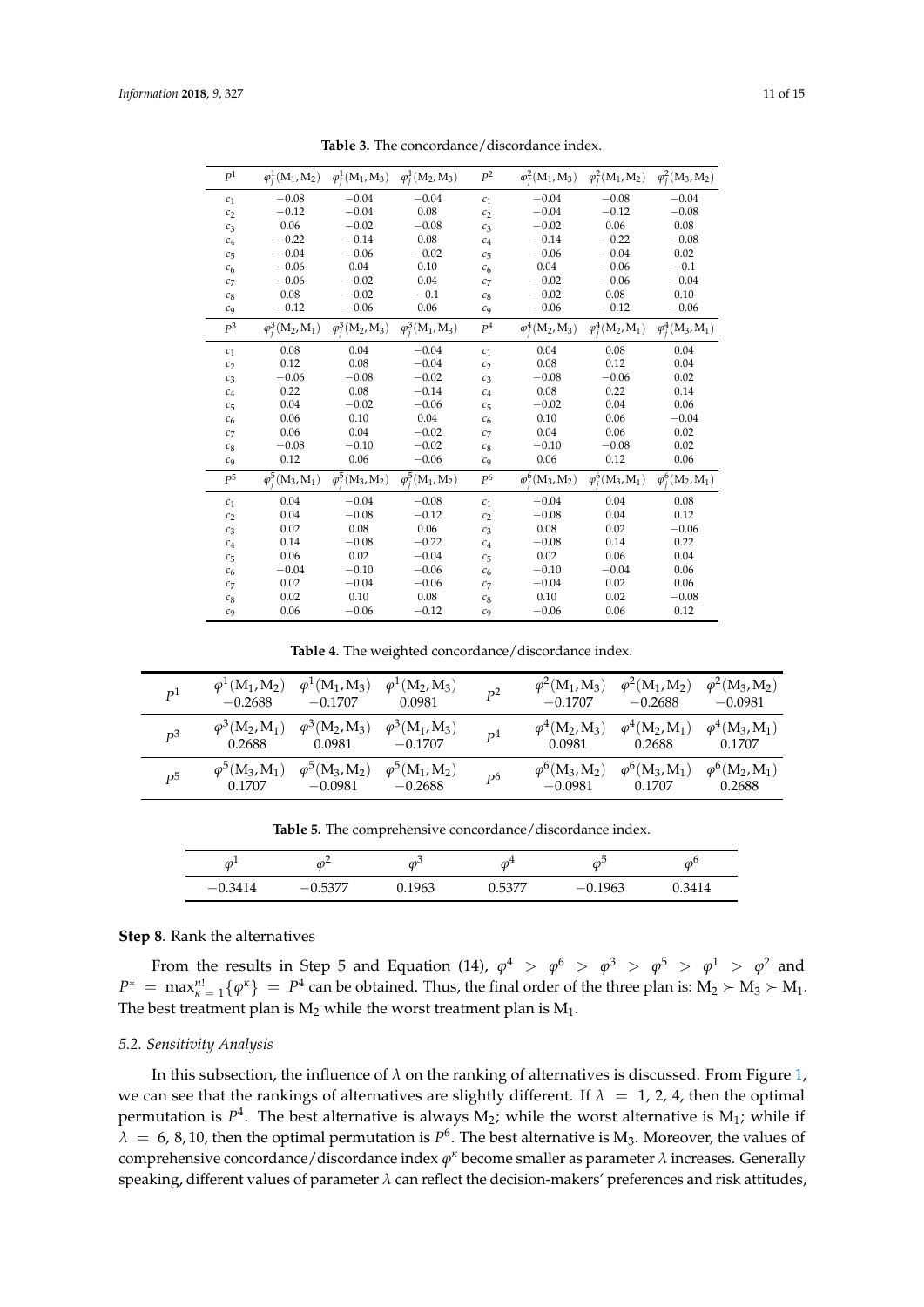which can provide more choices for decision-makers. Moreover, since the evaluation values for three memberships in MVNNs are sets of numerical numbers in [0, 1], so we can see that if the value of parameter is too large*,* then the difference for the distances of MVNNs will not be distinct.

<span id="page-11-0"></span>

**Figure 1.** The results of the sensitivity analysis. **Figure 1.** The results of the sensitivity analysis.

# *5.3. Comparison Analysis 5.3. Comparison Analysis*

To further values of the procedure validate the procedure of the developed method, a comparison and the procedure of the set of the developed method, a comparison and the set of the set of the set of the set of the set of investigated by utilizing some existing methods with multi-valued neutrosophic information, i.e., investigated by utilizing some existing methods with multi-valued neutrosophic information, i.e., To further validate the practicability of the developed method, a comparison analysis was Peng et al. [\[19–](#page-13-11)[21\]](#page-13-22) and Ji et al. [\[23\]](#page-13-13).

To facilitate a comparison analysis, the same example is used here as well. Since To facilitate a comparison analysis, the same example is used here as well. Since the compared the compared methods presented above cannot handle multi-valued neutrosophic information where the weight is completely unknown, the weights of the criteria was determined as complete the weight of the complete  $\gamma$  and  $\gamma$  and  $\gamma$  and  $\gamma$  and  $\gamma$  and  $\gamma$  and  $\gamma$  and  $\gamma$  and  $\gamma$  and  $\gamma$  and  $\gamma$  and  $\gamma$  and  $\gamma$  and  $\gamma$  and  $\gamma$  and  $\gamma$  and  $\gamma$  and  $\gamma$  and  $\gamma$  and  $\gamma$  and  $\gamma$   $\varpi = (0.11, 0.15, 0.09, 0.15, 0.06, 0.10, 0.13, 0.11, 0.10)^T$ . Then the final results can be calculated as presented in Table 6 presented in Table [6.](#page-11-1)

| <b>Table 6.</b> The comparison results. |  |  |  |  |
|-----------------------------------------|--|--|--|--|
|-----------------------------------------|--|--|--|--|

<span id="page-11-1"></span>

| <b>Methods</b>                      | The Final Ranking                                         | The Best Alternative(s) | The Worst Alternative(s) |
|-------------------------------------|-----------------------------------------------------------|-------------------------|--------------------------|
| Peng et al. [14]                    | $M_2 \succ M_3 \succ M_1$ or<br>$M_3 \succ M_2 \succ M_1$ | $M_2$ or $M_3$          | $M_1$                    |
| Peng et al. $[15]$                  | $M_2 \succ M_3 \succ M_1$                                 | M2                      | $M_1$                    |
| Peng et al. [16]                    | $M_2 \succ M_3 \succ M_1$                                 | M2                      | $M_1$                    |
| $\left[$ i et al. $\left[23\right]$ | $M_2 \succ M_3 \succ M_1$                                 | M2                      | $M_1$                    |
| The proposed method                 | $M_2 \succ M_3 \succ M_1$                                 | M2                      | $M_1$                    |

From the results presented in Table [4,](#page-10-1) we can see that the results from the proposed approach are consistent with the compared methods in Peng et al.  $[15,16]$  $[15,16]$  and Ji et al.  $[23]$ ; the optimal treatment plan is  $M_2$ , while the worst treatment plan is  $M_1$ . For the other compared method in Peng et al. [\[14\]](#page-13-6),  $\mathbf{p}_2$  or  $\mathbf{M}_3$ . although there is a slight difference in the final rankings of these methods, the optimal treatment plan is  $M_2$  or  $M_3$ .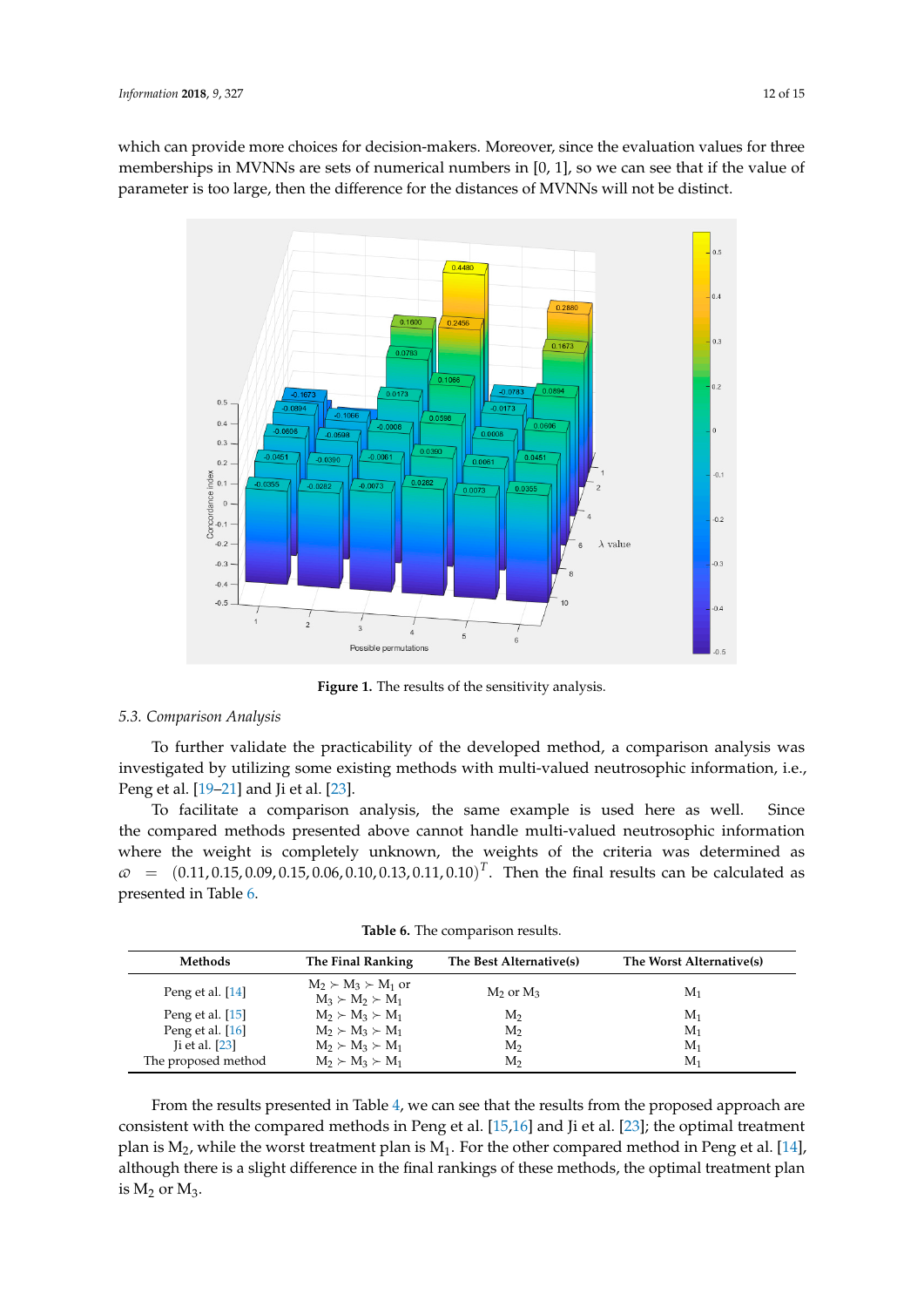From the comparison analyses presented above, some results can be summarized.

Firstly, if the multi-valued neutrosophic power weighted arithmetic averaging operator and the multi-valued neutrosophic power weighted geometric averaging operator presented in Peng et al. [\[14\]](#page-13-6) are used respectively, then the different rankings  $M_2 \succ M_3 \succ M_1$  and  $M_3 \succ M_2 \succ M_1$  can be obtained. However, different aggregation operators are always involved in the operations. Moreover, if the number of elements in MVNNs increases, then the number of elements in the aggregated value will exponentially increase. This will increase the difficulty of decision-making. Secondly, the method of Peng et al. [\[15\]](#page-13-7) is suitable to solve the MCDM problems where the number of alternatives is more than the number of criteria; while the proposed approach and the method in Peng et al. [\[16\]](#page-13-8) are preferred to handle MCDM problems where the number of alternatives is fewer than the number of criteria. Thirdly, all of the compared methods developed in Peng et al. [\[14–](#page-13-6)[16\]](#page-13-8) and Ji et al. [\[23\]](#page-13-13) cannot deal with some special cases that the weight information is completely unknown. However, the proposed approach can avoid these shortcomings. Therefore, the primary characteristic of the approach developed are not only its ability to availably express the preference information by MVNNs, but also its consideration that the weights' information is completely unknown. It can enlarge the application scope of decision-making methods.

### <span id="page-12-3"></span>**6. Conclusions**

In this paper, the normalized multi-valued neutrosophic distance measure is defined, then the normalized multi-valued neutrosophic difference distance is developed as well. Based on the developed distances, a multi-valued neutrosophic distance-based QUALIFLEX approach is proposed to deal with MCDM problems where the weights of criteria are completely unknown. A treatment selection example testified the practicability of the proposed method, and showed that the results are reasonable and credible. The mainly advantages of the developed method over the other methods is that it can handle the MCDM problems where the number of alternatives is fewer than the number of criteria and the weight information is completely unknown, which can be used to obtain the credible and realistic results. However, the limitation of the developed method is that it cannot be suitable for dealing with some problems where the number of alternatives is greater than the number of criteria. In the future, the related distance measures of MVNSs will be further investigated.

**Author Contributions:** J.J. Peng and C. Tian work together to finish this work. Two authors approved the publication work.

**Funding:** This work is supported by the National Natural Science Foundation of China (Nos. 71701065 and 71571193), the Postdoctoral Science Foundation of China (No. 2017M610511), and the Natural Science Foundation of Hubei Province (No. 2017CFC852).

**Conflicts of Interest:** The authors declare no conflict of interest.

# **References**

- <span id="page-12-0"></span>1. Smarandache, F. *A Unifying Field in Logics: Neutrosophy Logic*; American Research Press: Santa Fe, NM, USA, 1999; pp. 1–141.
- 2. Smarandache, F. *A Unifying Field in Logics: Neutrosophic Logic. Neutrosophy, Neutrosophic Set, Neutrosophic Probability: Neutrsophic Logic. Neutrosophy, Neutrosophic Set, Neutrosophic Probability*; Infinite Study; American Research Press: Santa Fe, NM, USA, 2005.
- <span id="page-12-1"></span>3. Wang, H.; Smarandache, F.; Zhang, Y.Q.; Sunderraman, R. Single valued neutrosophic sets. *Multispace Multistruct.* **2010**, *4*, 410–413.
- <span id="page-12-2"></span>4. Mohamed, A.B.; Gunasekaran, M.; Abduallah, G. A hybrid approach of neutrosophic sets and DEMATEL method for developing supplier selection criteria. *Des. Autom. Embed. Syst.* **2018**, *22*, 257.
- 5. Mohamed, A.B.; Mohamed, M.; Smarandache, F. An extension of neutrosophic AHP–SWOT analysis for strategic planning and decision-making. *Symmetry* **2018**, *10*, 116.
- 6. Abdel-Basset, M.; Mohamed, M.; Hussien, A.N.; Sangaiah, A.K. A novel group decision-making model based on triangular neutrosophic numbers. *Soft Comput.* **2017**, *1*, 1–15. [\[CrossRef\]](http://dx.doi.org/10.1007/s00500-017-2758-5)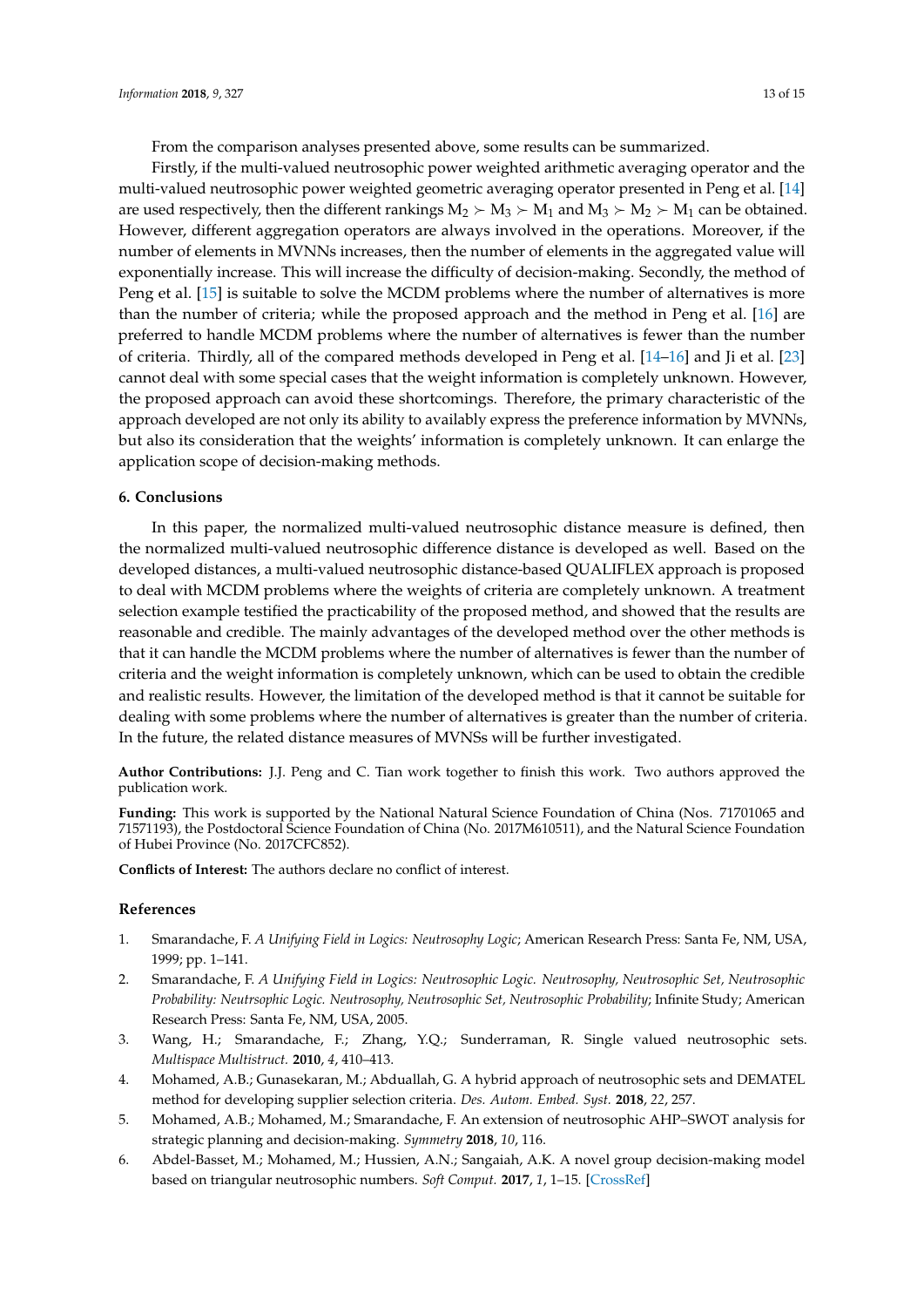- 7. Mohamed, A.B.; Mohamed, M.; Smarandache, F. A hybrid neutrosophic group ANP-TOPSIS framework for supplier selection problems. *Symmetry* **2018**, *10*, 226.
- <span id="page-13-0"></span>8. Mohamed, A.B.; Zhou, Y.Q.; Mohamed, M.; Chang, V. A group decision making framework based on neutrosophic VIKOR approach for e-government website evaluation. *J. Intell. Fuzzy Syst.* **2018**, *34*, 4213–4224.
- <span id="page-13-1"></span>9. Ye, J. Multicriteria decision-making method using the correlation coefficient under single-value neutrosophic environment. *Int. J. Gen. Syst.* **2013**, *42*, 386–394. [\[CrossRef\]](http://dx.doi.org/10.1080/03081079.2012.761609)
- <span id="page-13-2"></span>10. Ye, J. A multicriteria decision-making method using aggregation operators for simplified neutrosophic sets. *J. Intell. Fuzzy Syst.* **2014**, *26*, 2459–2466.
- <span id="page-13-3"></span>11. Wang, H.; Smarandache, F.; Zhang, Y.Q.; Sunderraman, R. *Interval Neutrosophic Sets and Logic: Theory and Applications in Computing*; Hexis: Phoenix, AZ, USA, 2005.
- <span id="page-13-4"></span>12. Deli, I. Interval-valued neutrosophic soft sets and its decision making. *Int. J. Mach. Learn. Cybern.* **2017**, *8*, 665–676. [\[CrossRef\]](http://dx.doi.org/10.1007/s13042-015-0461-3)
- <span id="page-13-5"></span>13. Deli, ˙I.; Broumi, S.; Ali, M. Neutrosophic soft multi-set theory and its decision making. *Neutrosophic Sets Syst.* **2014**, *5*, 65–76.
- <span id="page-13-6"></span>14. Broumi, S.; Deli, İ. Correlation measure for neutrosophic refined sets and its application in medical Diagnosis. *Palest. J. Math.* **2016**, *5*, 135–143.
- <span id="page-13-7"></span>15. Torra, V.; Narukawa, Y. On hesitant fuzzy sets and decision. In Proceedings of the 18th IEEE International Conference on Fuzzy Systems, Jeju Island, Korea, 20–24 August 2009; pp. 1378–1382.
- <span id="page-13-9"></span><span id="page-13-8"></span>16. Torra, V. Hesitant fuzzy sets. *Int. J. Intell. Syst.* **2010**, *25*, 529–539. [\[CrossRef\]](http://dx.doi.org/10.1002/int.20418)
- 17. Wang, J.Q.; Li, X.E. An application of the TODIM method with multi-valued neutrosophic set. *Control Decis.* **2015**, *30*, 1139–1142.
- <span id="page-13-10"></span>18. Ye, J. Multiple-attribute decision-making method under a single-valued neutrosophic hesitant fuzzy environment. *J. Intell. Syst.* **2015**, *24*, 23–36. [\[CrossRef\]](http://dx.doi.org/10.1515/jisys-2014-0001)
- <span id="page-13-11"></span>19. Peng, J.J.; Wang, J.Q.; Wu, X.H.; Wang, J.; Chen, X.H. Multi-valued neutrosophic sets and power aggregation operators with their applications in multi-criteria group decision-making problems. *Int. J. Comput. Intell. Syst.* **2015**, *8*, 345–363. [\[CrossRef\]](http://dx.doi.org/10.1080/18756891.2015.1001957)
- 20. Peng, J.J.; Wang, J.Q.; Wu, X.H. An Extension of the ELECTRE approach with multi-valued neutrosophic information. *Neural Comput. Appl.* **2017**, *28*, 1011–1022. [\[CrossRef\]](http://dx.doi.org/10.1007/s00521-016-2411-8)
- <span id="page-13-22"></span>21. Peng, J.J.; Wang, J.Q.; Yang, W.E. A multi-valued neutrosophic qualitative flexible approach based on likelihood for multi-criteria decision-making problems. *Int. J. Syst. Sci.* **2017**, *48*, 425–435. [\[CrossRef\]](http://dx.doi.org/10.1080/00207721.2016.1218975)
- <span id="page-13-12"></span>22. Peng, J.J.; Wang, J.Q.; Hu, J.H.; Tian, C. Multi-criteria decision-making approach based on single-valued neutrosophic hesitant fuzzy geometric weighted Choquet integral heronian mean operator. *J. Intell. Fuzzy Syst.* **2018**, *35*, 3661–3674. [\[CrossRef\]](http://dx.doi.org/10.3233/JIFS-18249)
- <span id="page-13-13"></span>23. Ji, P.; Zhang, H.Y.; Wang, J.Q. A projection-based TODIM method under multi-valued neutrosophic environments and its application in personnel selection. *Neural Comput. Appl.* **2018**, *29*, 221–234. [\[CrossRef\]](http://dx.doi.org/10.1007/s00521-016-2436-z)
- <span id="page-13-14"></span>24. Peng, H.G.; Zhang, H.Y.; Wang, J.Q. Probability multi-valued neutrosophic sets and its application in multi-criteria group decision-making problems. *Neural Comput. Appl.* **2018**, *30*, 563–583. [\[CrossRef\]](http://dx.doi.org/10.1007/s00521-016-2702-0)
- <span id="page-13-15"></span>25. Wu, X.H.; Wang, J.Q. Cross-entropy measures of multi-valued neutrosophic sets and its application in selecting middle-level manager. *Int. J. Uncertain. Quantif.* **2017**, *7*, 155–176. [\[CrossRef\]](http://dx.doi.org/10.1615/Int.J.UncertaintyQuantification.2017019440)
- <span id="page-13-16"></span>26. Benayoun, R.; Roy, B.; Sussman, B. *ELECTRE: Une Méthode pour Guider le Choix en Présence de Points de vue Multiples*; Note de Travail; SEMA: Paris, France, 1996; p. 49.
- <span id="page-13-17"></span>27. Roy, B. The outranking approach and the foundations of ELECTRE methods. *Theory Decis.* **1991**, *31*, 49–73. [\[CrossRef\]](http://dx.doi.org/10.1007/BF00134132)
- <span id="page-13-18"></span>28. Paelinck, J.H.P. Qualitative multiple criteria analysis, environmental protection and multiregional development. *Pap. Reg. Sci.* **1976**, *36*, 59–76. [\[CrossRef\]](http://dx.doi.org/10.1007/BF01944375)
- 29. Paelinck, J.H.P. Qualitative multicriteria analysis: An application to airport location. *Environ. Plan. A* **1977**, *9*, 883–895. [\[CrossRef\]](http://dx.doi.org/10.1068/a090883)
- <span id="page-13-19"></span>30. Paelinck, J.H.P. Qualiflex: A flexible multiple-criteria method. *Econ. Lett.* **1978**, *1*, 193–197. [\[CrossRef\]](http://dx.doi.org/10.1016/0165-1765(78)90023-X)
- <span id="page-13-20"></span>31. Hwang, C.L.; Yoon, K. *Multiple Attribute Decision Making: Methods and Applications*; Springer: Berlin/Heidelberg, Germany; New York, NY, USA, 1981.
- <span id="page-13-21"></span>32. Lahdelma, R.; Miettinen, K.; Salminen, P. Ordinal criteria in stochastic multicriteria acceptability analysis (SMAA). *Eur. J. Oper. Res.* **2003**, *147*, 117–127. [\[CrossRef\]](http://dx.doi.org/10.1016/S0377-2217(02)00267-9)